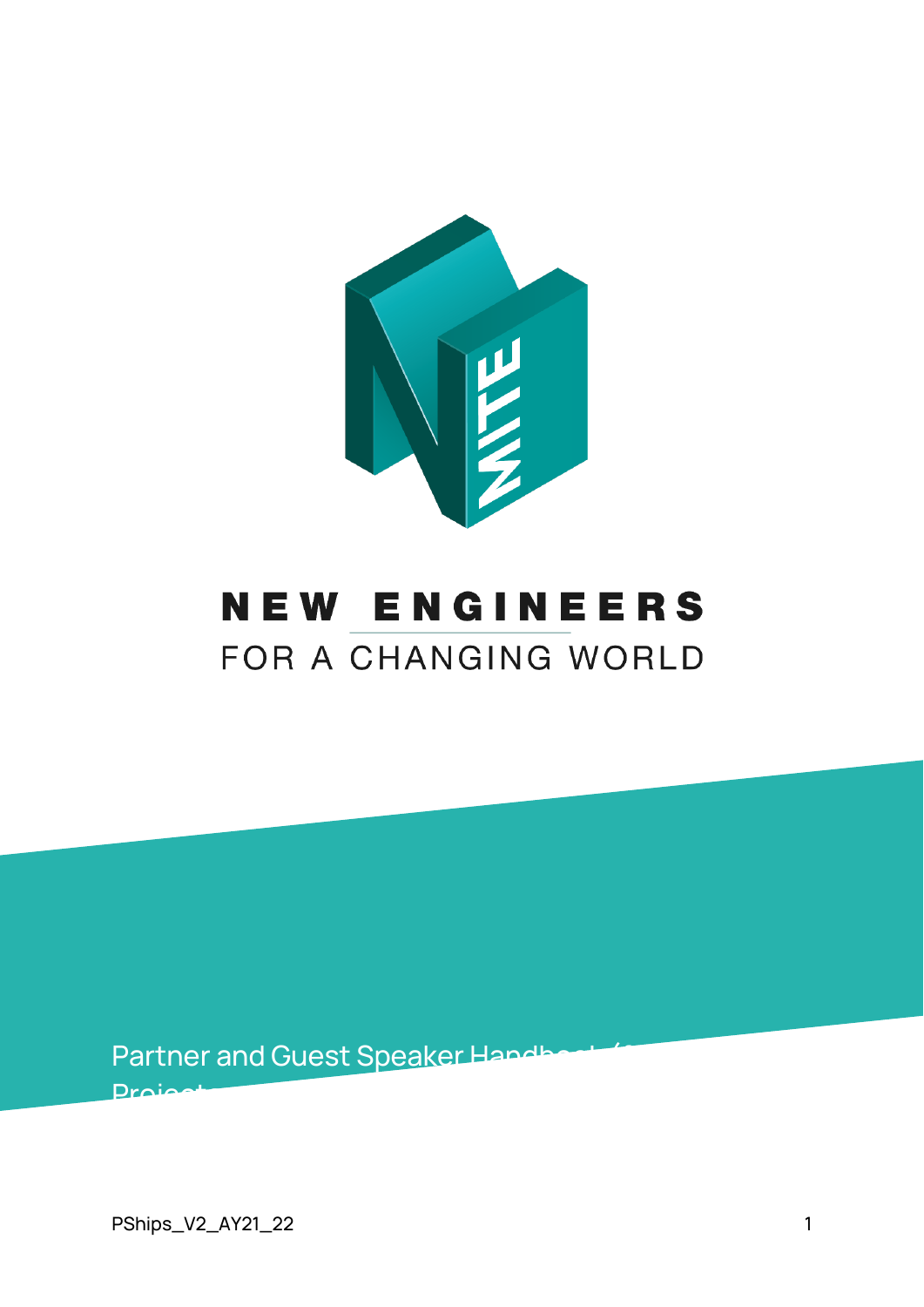

# Contents

| 1. |                                                                         |  |
|----|-------------------------------------------------------------------------|--|
|    |                                                                         |  |
|    |                                                                         |  |
|    |                                                                         |  |
|    |                                                                         |  |
|    |                                                                         |  |
|    |                                                                         |  |
|    |                                                                         |  |
|    |                                                                         |  |
| 3. | Visiting NMITE as a guest speaker or challenge provider 10              |  |
|    |                                                                         |  |
|    |                                                                         |  |
|    |                                                                         |  |
| 4. |                                                                         |  |
|    |                                                                         |  |
|    |                                                                         |  |
|    |                                                                         |  |
| 5. |                                                                         |  |
|    |                                                                         |  |
|    |                                                                         |  |
|    |                                                                         |  |
| 6. |                                                                         |  |
|    |                                                                         |  |
|    |                                                                         |  |
|    |                                                                         |  |
|    |                                                                         |  |
|    | Appendix 4- Template Student Off-site Working: Agreement in Principle22 |  |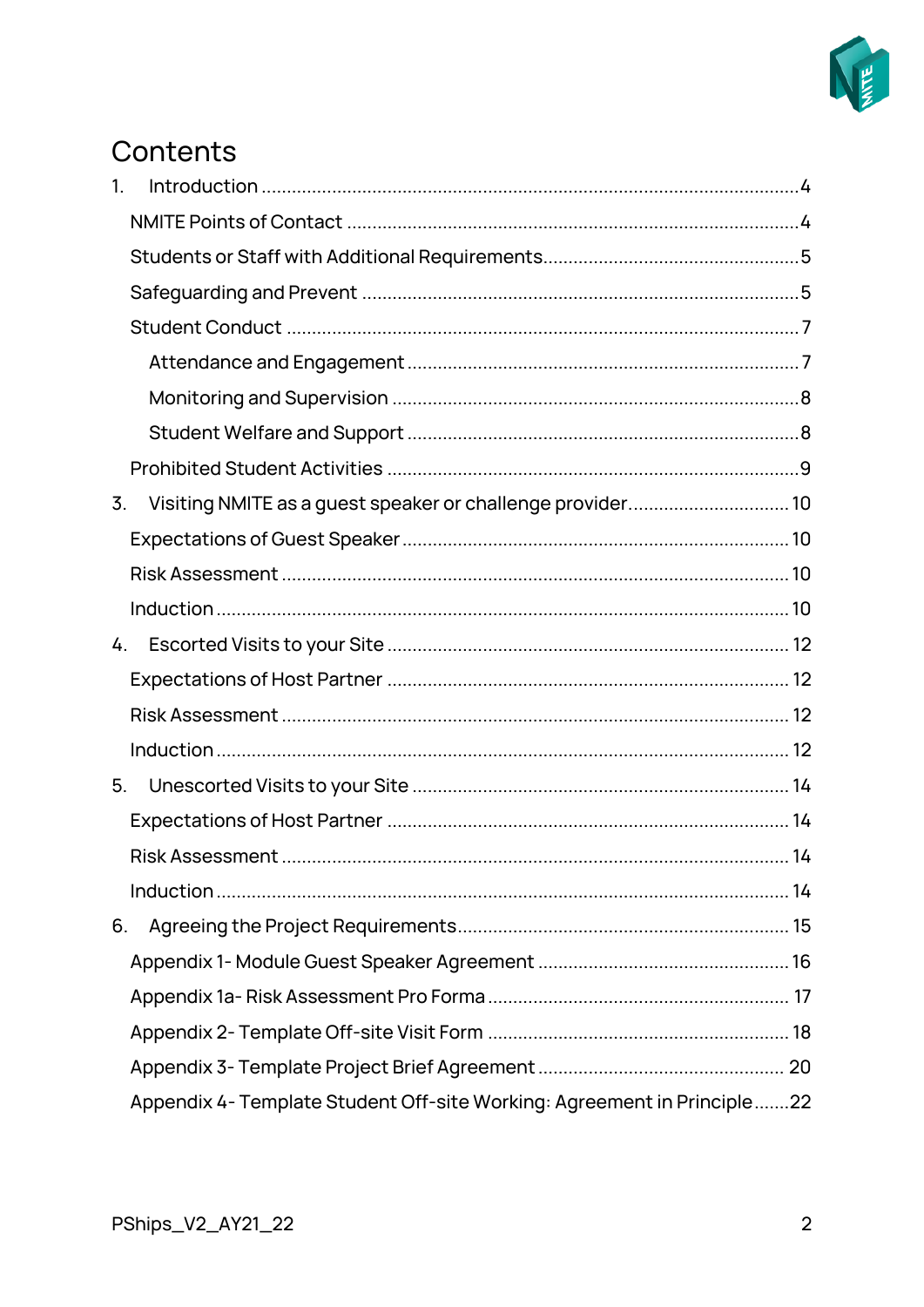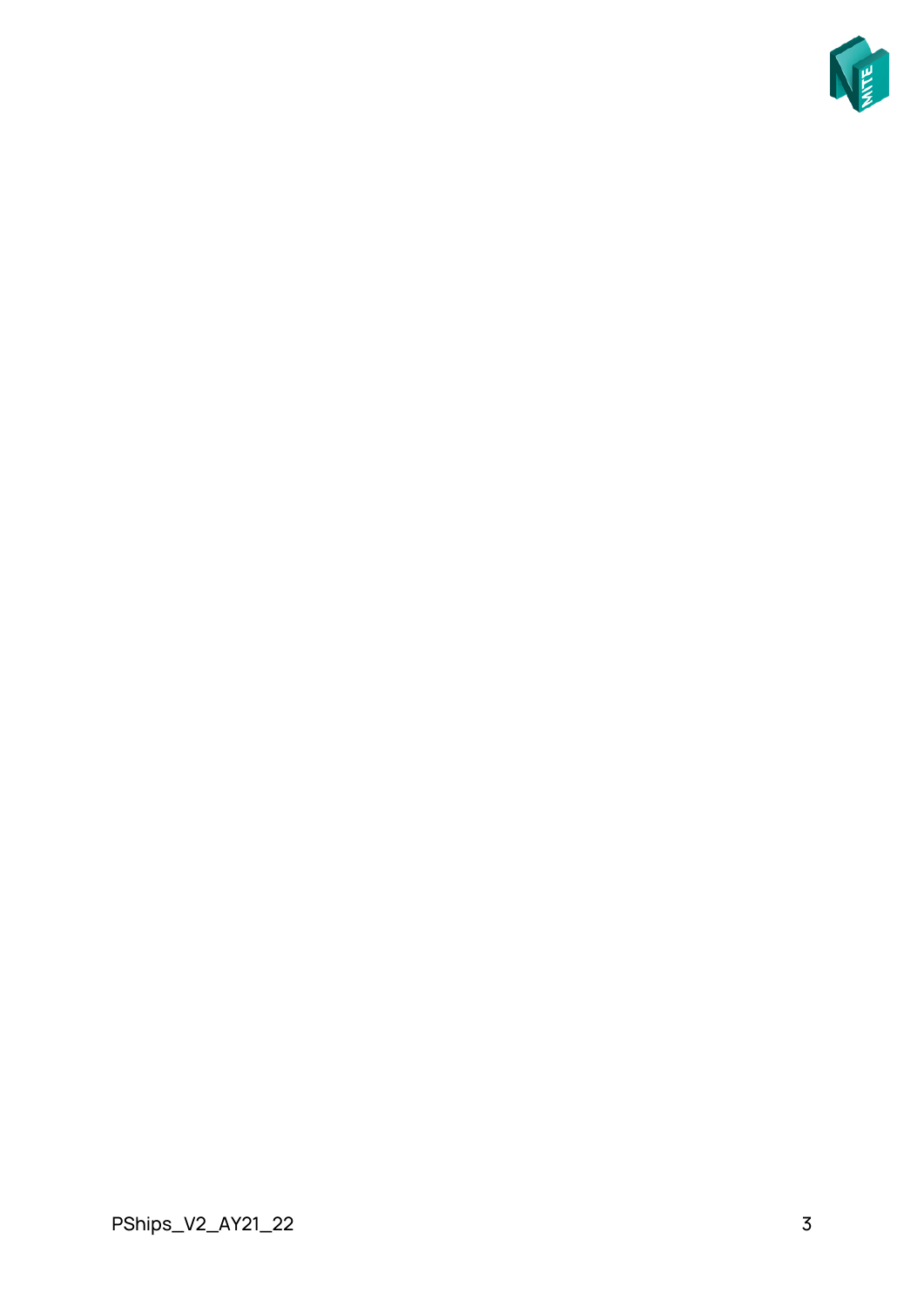

# <span id="page-3-0"></span>1. Introduction

Thank you for agreeing to support the NMITE curriculum by one or more of the following:

- Visiting NMITE as an on-site guest speaker;
- Visiting NMITE as a challenge provider;
- Hosting an escorted off-site visit to your workplace by students and staff, or;
- Hosting unescorted individual student(s) in completing work associated with their Master's project

This Handbook has been written to provide information about the processes and procedures involved in each of the above and details specific contacts and forms to ensure everything runs smoothly. We use the phrase 'off-site' to refer to activity that takes place away from NMITE premises and 'on-site' for activity that takes place on NMITE premises.

## <span id="page-3-1"></span>NMITE Points of Contact

Your key point of contact will be the Module Lead, whose details are contained in the Module Guest Agreement, Off-site Visit Form, Project Brief Agreement and Student Off-site Working: Agreement in Principle.

For general partnership enquiries, please contact [partnerships@nmite.ac.uk](mailto:partnerships@nmite.ac.uk) or your Partnerships contact.

# 2.Student Wellbeing

NMITE is committed to promoting a diverse and inclusive community – a place where everybody can be themselves and succeed on merit.

We have been recognised as a disability confident employer and provide support to both staff and student where required, which includes signing the Mental Health Commitment Declaration, confirming that we will work with both staff and students to protect and support their own mental health. As an organisation, we have core cultural elements that we choose to make a priority, specifically: Equality Focussed; Inclusive; Respectful; Creative; Honest; and Non-Judgemental. For more information about Equality, Diversity and Inclusion, please see NMITE's Equality, Diversity and Dignity in the workplace policy.

We work hard to ensure that all staff and students engage in these behaviours and embrace the evolution of NMITE and support active lifelong learning, setting a standard for better approaches to learning for all. We want to openly engage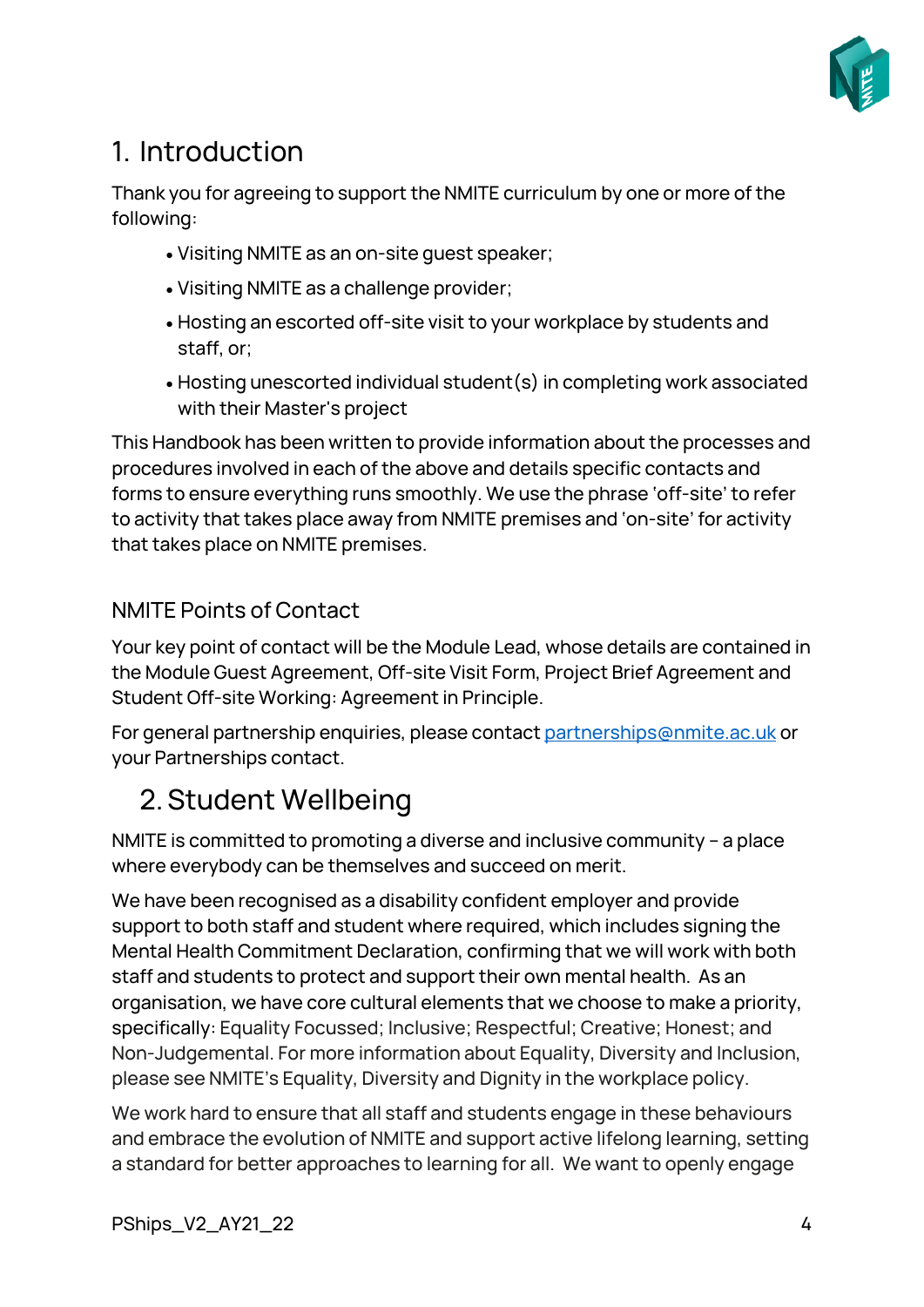

and work with Partners to support an economic, social and educational ecosystem – this has been recognised in our achievement of a Gold Employer Recognition Award from the Armed Forces Covenant.

NMITE takes seriously all reports of discrimination, harassment or bullying from all members of the NMITE community concerning their experiences prior to, during or following the visit; please contact NMITE's Academic Registrar, [Registrar@nmite.ac.uk](mailto:Registrar@nmite.ac.uk)

## <span id="page-4-0"></span>Students or Staff with Additional Requirements

Prior to working with you, we will advise you, with their permission; if any participants require any adjustments or considerations to enable them to fully engage.

We can also provide information, advice, and guidance in relation to accessibility and inclusivity and will work with you to ensure individual requirements are met. For further information please contact Mary Kenyon-James, Head of Student Experience: [studentsupport@nmite.ac.uk](mailto:studentsupport@nmite.ac.uk)

NMITE retains a duty of care at all times for our students throughout the duration of their studies, wherever they may be located at different times.

The Module Lead for the area of study linked to our work with you will complete the relevant risk assessments prior to the work commencing; NMITE's Health, Safety and Facilities Manager, can offer further advice as required.

## <span id="page-4-1"></span>Safeguarding and Prevent

Safeguarding: is of paramount importance at NMITE, we are committed to the safeguarding of all our community wherever they may be located.

As a Partner working with NMITE (particularly during unescorted visits to your premises), there may be occasion(s) when you have a concern about a student's wellbeing/safety, or when a student discloses some personal information to you.

This type of information can include, but is not limited to any concerns in regard to:

i. A suspicion or allegation of abuse; abuse can encompass, but is not limited to, psychological, physical, sexual, financial, or emotional.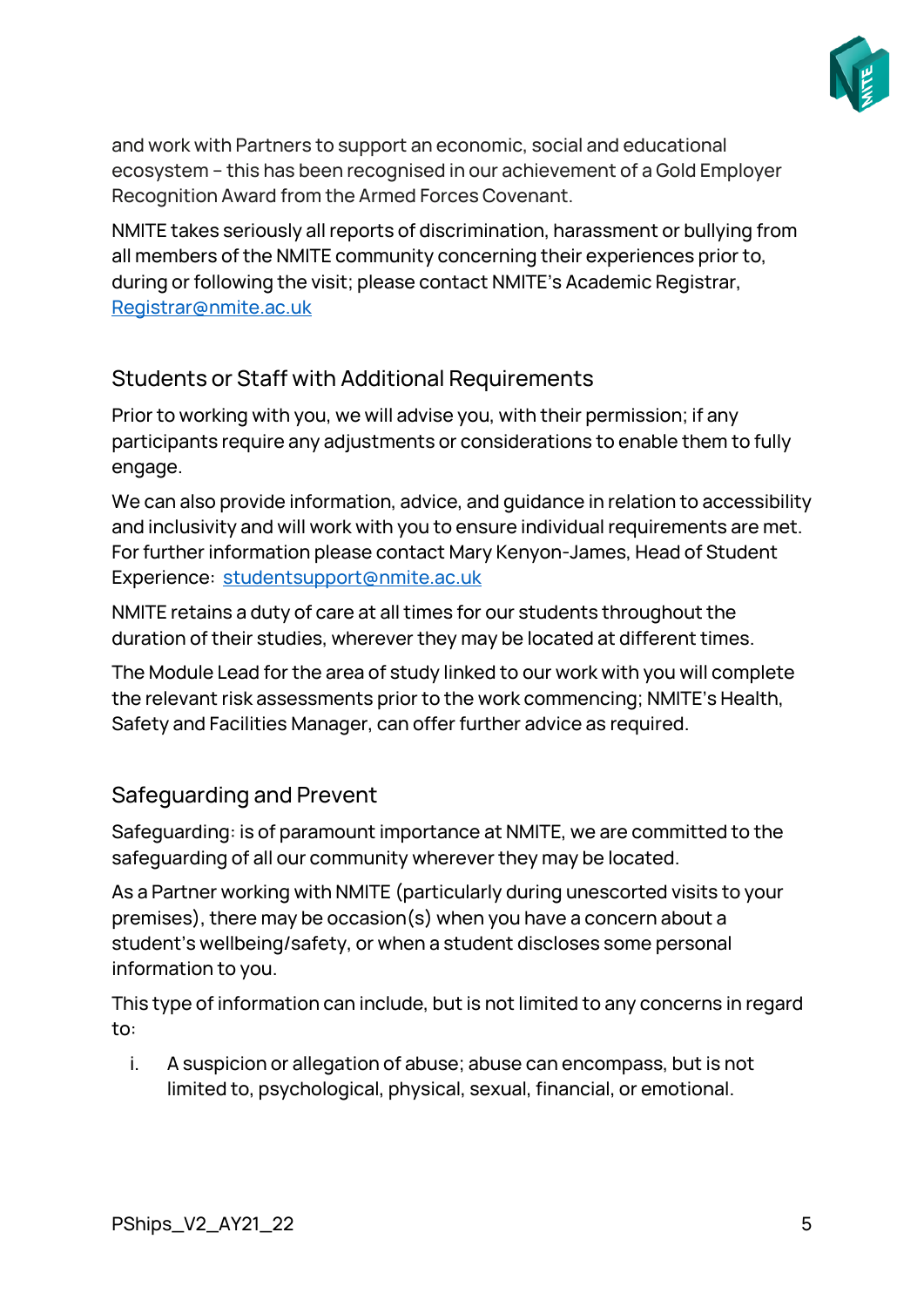

ii. Domestic and or sexual violence and abuse between those aged 16 or above who are or have been intimate partners or family members regardless of gender or sexuality.

#### iii. Hate Crime

Please remember that the student has chosen you to make the disclosure to, and it is important that you react calmly, listen to what the student is saying, do not attempt to probe or investigate and do not promise confidentiality. Reassure the student that you will only disclose the information to NMITE's Designated Safeguarding Lead DSL) or Designated Safeguarding Officer (DSO) and contact us immediately.

DSL: Sam Lewis, HR Director (People and Culture)

Email: Samantha.lewis@nmite.ac.uk

Telephone: 01432 804534

or, in her absence,

DSO: Mary Kenyon-James – Head of Student Experience; Tel: 01432 804545

Prevent: Section 26 of the Counterterrorism and Security Act 2015 places a duty on NMITE (as with all higher education institutions in the UK) to have a due regard to the need to prevent people from being radicalised/drawn into terrorism.

A requirement of the NMITE Prevent Strategy and risk assessment is that all Partners providing opportunities for student visits work with members of NMITE staff to ensure that equality is advanced and their work with students does not encourage extremism.

As a Partner of NMITE you have a responsibility to abide by the law and NMITE's policies, this means that all staff at your workplace:

- i. Must not advocate or incite hatred, violence or call for the breaking of the law.
- ii. Are not permitted to encourage, glorify, or promote any acts of terrorism including individuals, groups or organisations that support such acts.
- iii. Must not spread hatred and intolerance in the community and thus aid in disrupting social and community harmony.
- iv. Must be mindful of the risk of causing offence to or seek to avoid insulting other faiths or groups, within a framework of positive debate and challenge.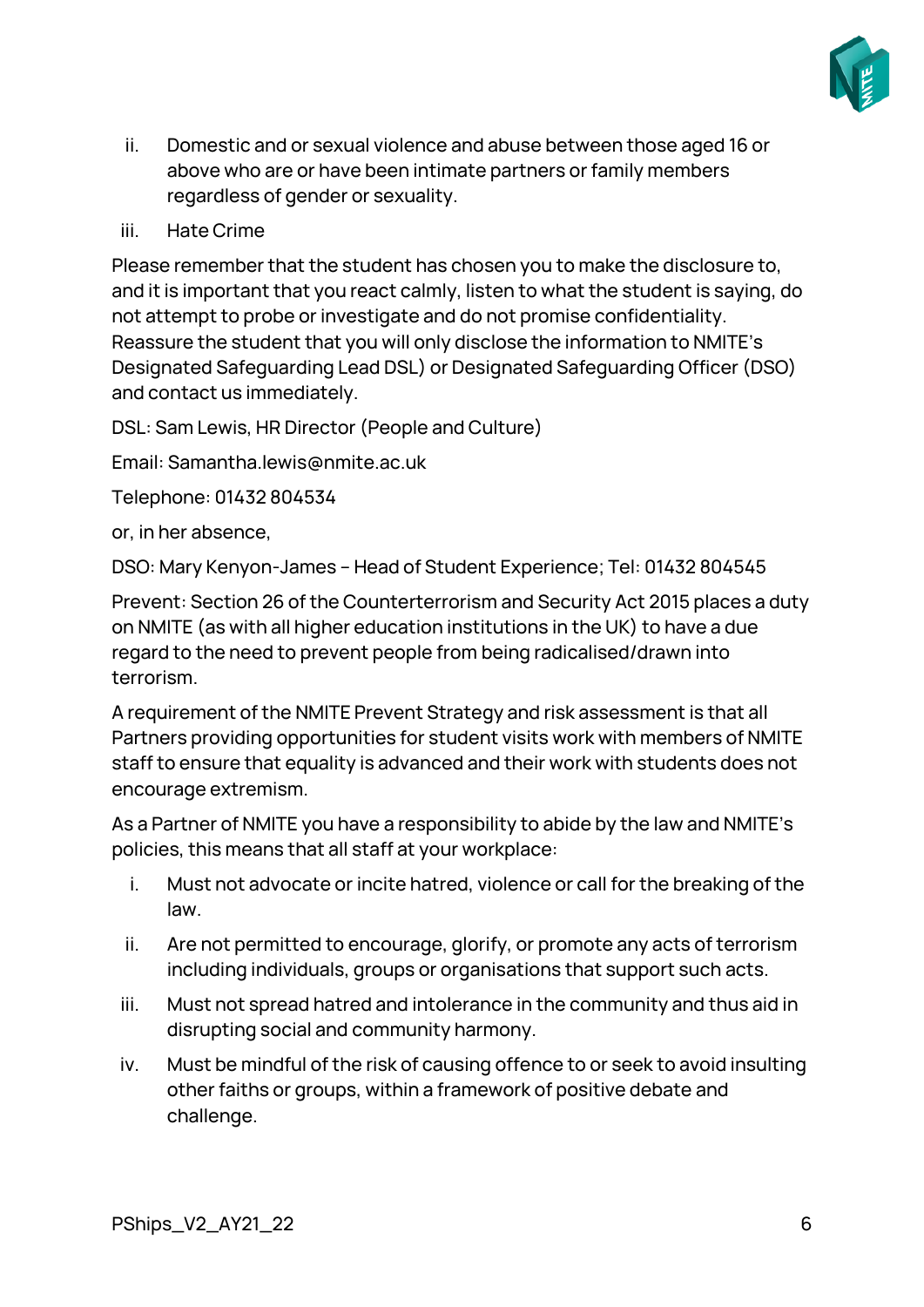

If you have any concerns regarding the students exposure to radicalisation, have concerns about changes in a student's behaviour, or, where the threat from an individual student is known you have a duty to inform the NMITE Single Point of Contact for PREVENT: Sam Lewis – HR Director [samantha.lewis@nmite.ac.uk](mailto:samantha.lewis@nmite.ac.uk)

For more information, please see NMITE's Prevent Strategy

## <span id="page-6-0"></span>Student Conduct

Whilst undertaking any activities and work with Partner organisations, students are required to conduct themselves professionally and as good ambassadors of NMITE. They should:

- i. Abide by all workplace regulations and practices of your workplace, including those related to Health and Safety, absence management and holidays, and confidentiality.
- ii. Conduct themselves at all times in a manner that does not bring NMITE into disrepute.
- iii. Dress and behave appropriately for the workplace.
- iv. Engage with all reasonable opportunities for development and be prepared to engage with discussion and contribute ideas.

If you have any concerns regarding the conduct of the students whilst they are engaging in activities within your workplace you should report directly to the Module Lead, whose contact details will be in the Off-site Visit Form or Student Off-site Working: Agreement in Principle.

#### <span id="page-6-1"></span>Attendance and Engagement

All those taking part in an external visit, project or off-site activity will ensure appropriate dialogue with the Module Lead (or nominee) to enable attendance recording. NMITE students are expected to maintain full attendance wherever possible and to take responsibility for notifying their host Partner of any absence as soon as possible, as they'd be expected to do when in the workplace.

The Module Lead (or nominee) shall be kept informed of the whereabouts and intended time of return, if going out independently, including during personal time, of those involved in the activity.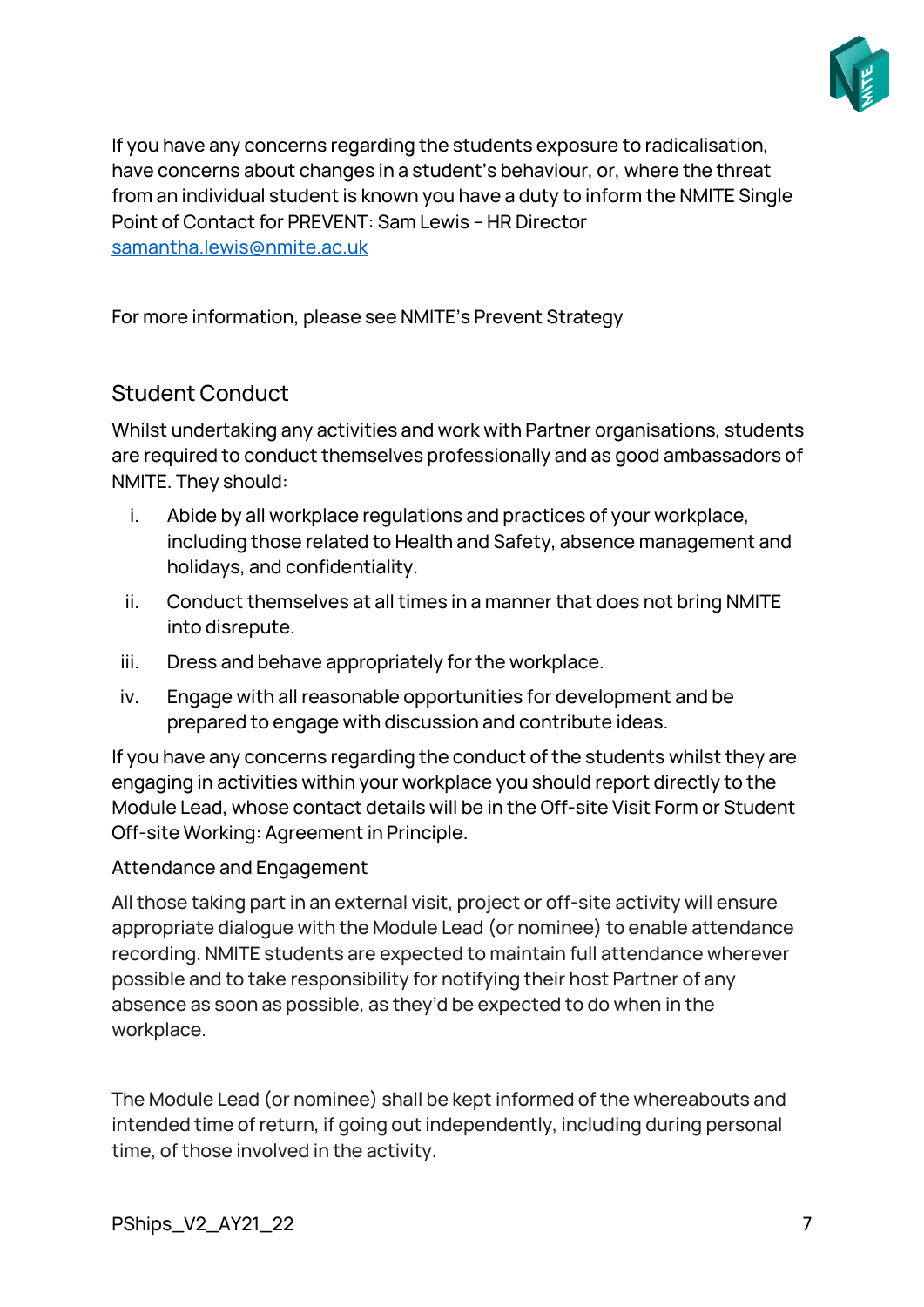

NMITE members shall follow the reasonable instructions of the Module Lead (or nominee), and/or those of the Partner organisation and take care of themselves and others in their activities.

Health and safety arrangements for the work shall be complied with, and the Module Lead (or nominee) notified of any concerns regarding health and safety.

Participants shall inform the Module Lead (or nominee) of any medical condition, which may require reasonable adjustments to be made, to ensure that their health is not detrimentally affected by any aspect(s) of any activity.

#### <span id="page-7-0"></span>Monitoring and Supervision

Your point of contact is the Module Lead, with the exceptions of sections 5 and 6.

NMITE's core philosophy is that all aspects of activities such as an external visit, project or off-site activities, are planned at a level of detail proportionate to the (inherent) risk and complexity of the activity and the level of threat in the area.

Emergency and contingency plans under a clear command structure shall be in place, including a nominated individual with the authority to change itineraries or stop activities in the interests of safety.

NMITE shall ensure that adequate instruction, training and supervision is provided before and during any activity as appropriate.

Partners shall still hold legal responsibility for everybody on their premises, and as the body with overall duty of care for all registered students, NMITE expects immediate notification should any concerns become apparent at any time during the activity.

#### <span id="page-7-1"></span>Student Welfare and Support

By agreeing to provide visits to your workplace you are acknowledging that you have a duty of care towards the student in regard to their health, safety and wellbeing whilst they attend your premises.

We ask that if you or any colleagues observe anything that gives a cause for concern regarding the student that you in the first instance, suggest to the student that they should talk to a member of the NMITE Student Support Services Team.

This could for example be a change in behaviour, the student becomes withdrawn or exhibits signs of anxiety; it could be that they talk to you about a relationship issue.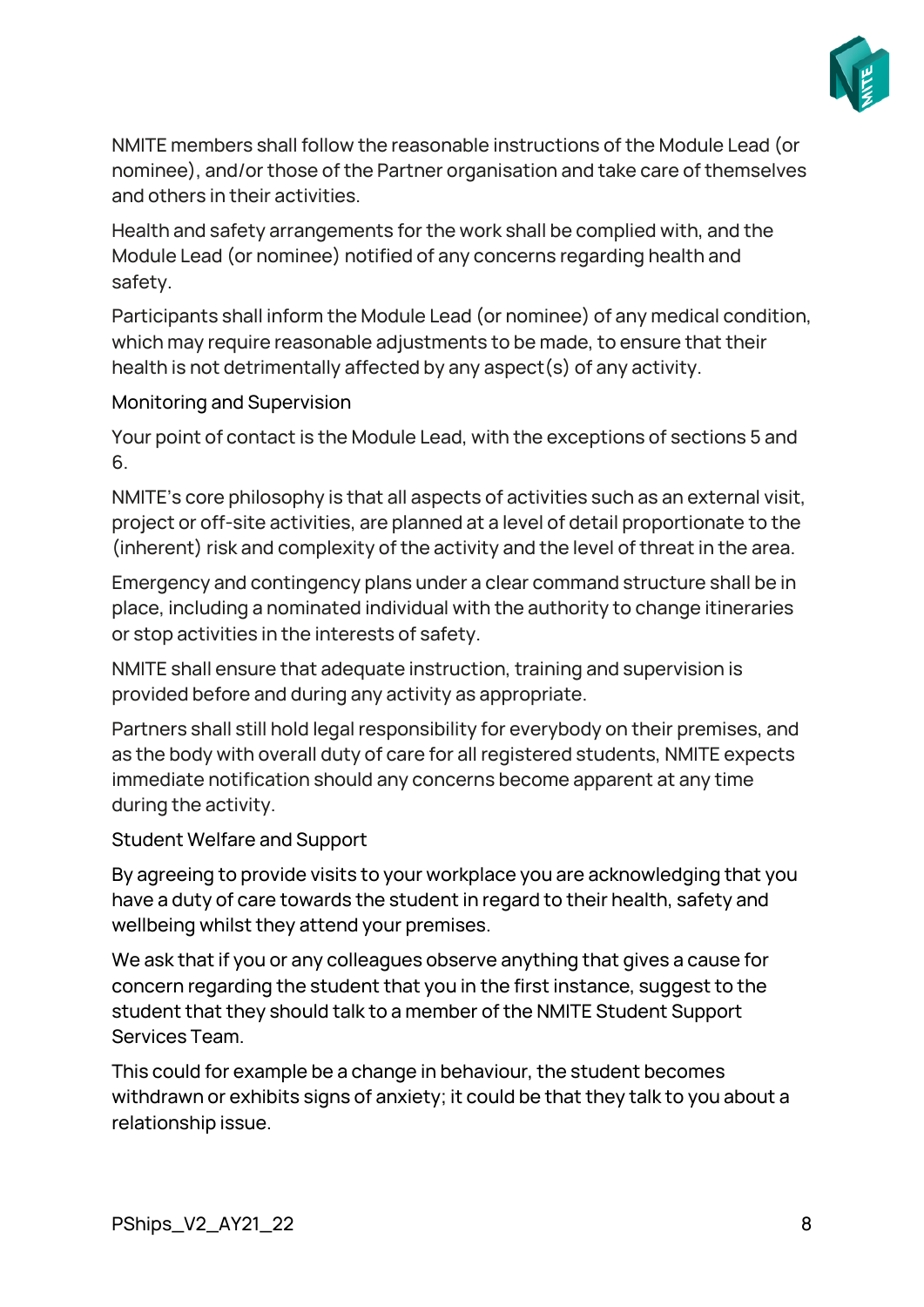

Anything that is impacting on their attendance and engagement, should be reported to the NMITE Student Support Services Team at the earliest opportunity using the contact details below.

Email: [studentsupport@nmite.ac.uk](mailto:studentsupport@nmite.ac.uk)

Phone: 01432 804545

### <span id="page-8-0"></span>Prohibited Student Activities

With the appropriate individual risk assessment in place, and when risks are reduced to the lowest level, so far as is reasonably practicable, students may undertake work and activities that are necessary for their education and learning as long as work is properly supervised by a competent person.

A student should not carry out any work which is beyond their physical or for which they have not received relevant training.

If your workplace is considered a higher-risk environment, you will already have control measures in place to protect and minimise risk for all of your employees; specific factors include exposure to radiation, noise and vibration, toxic substances, or extreme temperatures.

If there are specific areas or work activities that due to level of risk, student is not permitted to engage in this must be clearly explained during their induction to your workplace.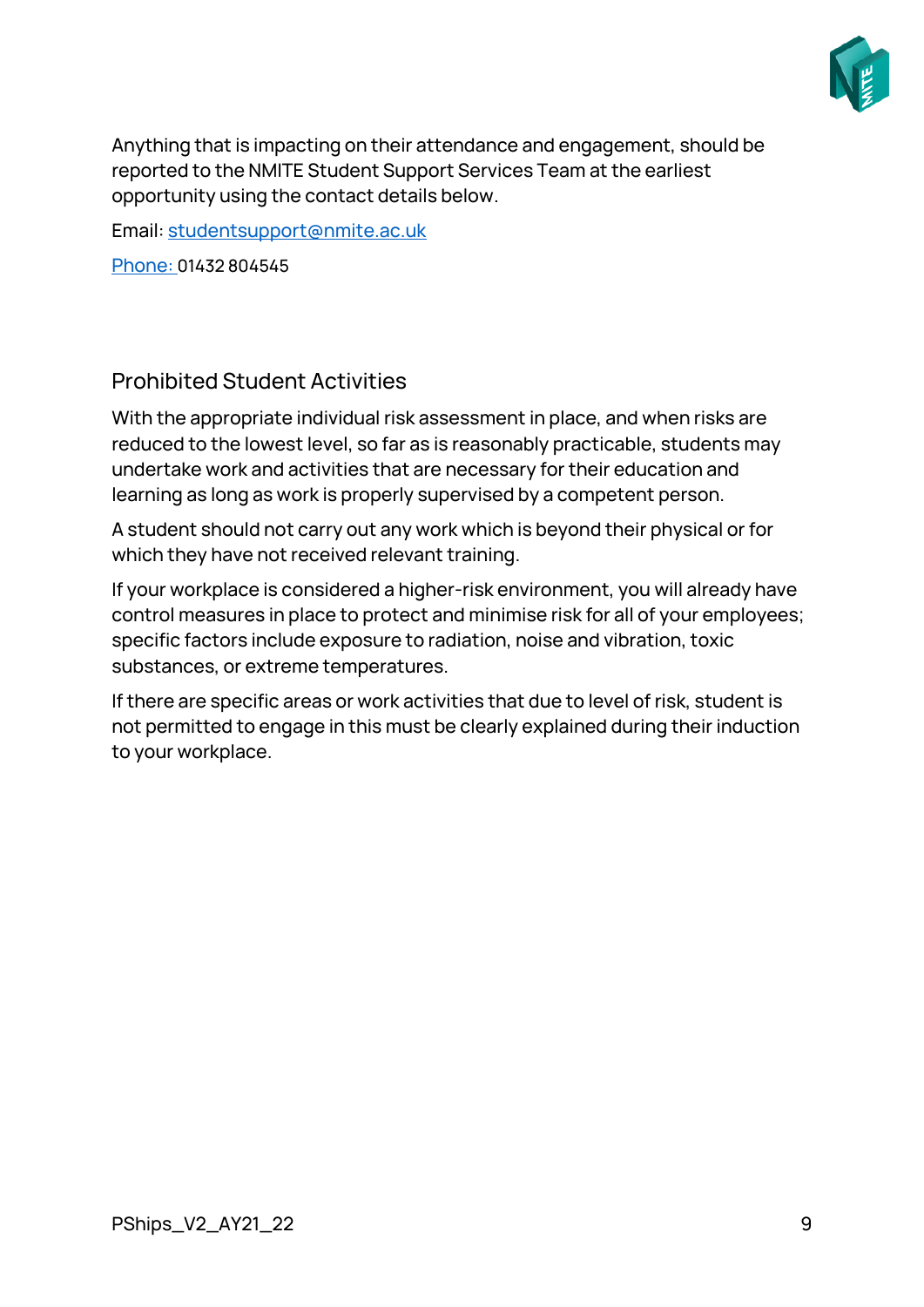

# <span id="page-9-0"></span>3. Visiting NMITE as a guest speaker or challenge provider.



## <span id="page-9-1"></span>Expectations of Guest Speaker

When coming into an NMITE learning space to speak to the students, the topics will have been predetermined with the Module Lead. This may be to introduce a challenge or to provide expertise on the topic. This will have been discussed and agreed in advance, and the Module Guest Agreement (appendix 1) signed by both the Module Lead and guest speaker.

#### <span id="page-9-2"></span>Risk Assessment

The Module Lead will complete the Risk Assessment (appendix 1a) prior to the visit, and NMITE's Health, Safety and Facilities Manager will offer advice as appropriate.

#### <span id="page-9-3"></span>Induction

When visiting NMITE, guests shall receive an appropriate induction briefing to ensure their safety and wellbeing whilst on NMITE premises.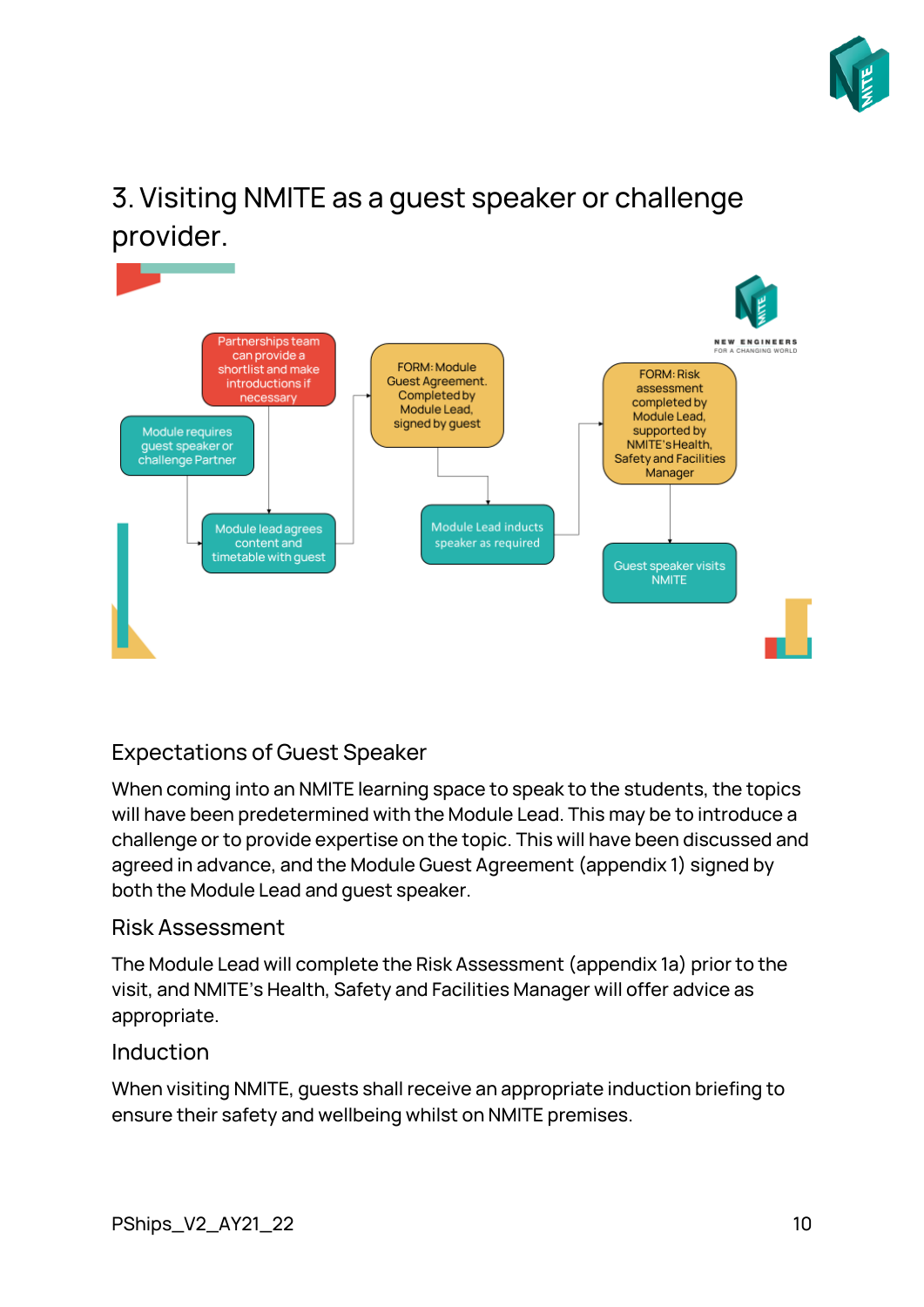

Different guests may receive different briefs due to the nature of the activity they are to perform.

A template Module Guest Agreement is provided in Appendix 1; this must be completed in advance of the visit to NMITE.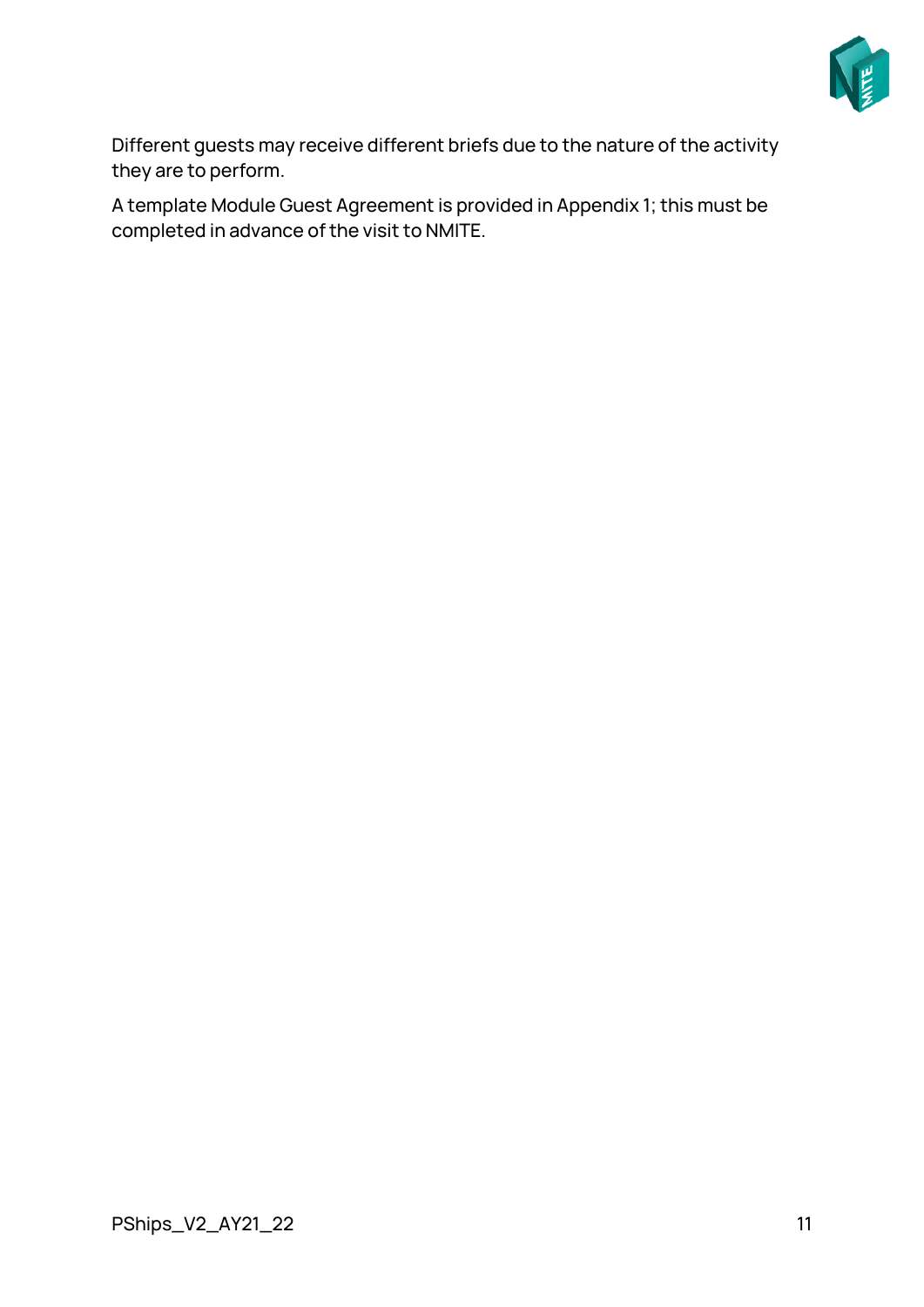



# <span id="page-11-0"></span>4.Escorted Visits to your Site

## <span id="page-11-1"></span>Expectations of Host Partner

When hosting NMITE students for a visit, the topics will have been predetermined with the Module Lead. This may be to provide context to a Module subject or to provide expertise on a topic. This will have been discussed and agreed in advance, and the Off-site Visit Form (appendix 2) will be completed and signed by both the Module Lead and Partner.

If you have site-specific instructions, please inform the Module Lead through the Off-site Visit Form (appendix 2) at least 48 hours before the start of the visit.

#### <span id="page-11-2"></span>Risk Assessment

The Module Lead will complete the Risk Assessment (1a) prior to the visit, which will be supported by NMITE's Health, Safety and Facilities Manager, who will offer advice as appropriate.

As the host of an external visit, you will have legal responsibility for all visitors and may wish to perform your own risk assessment(s) accordingly.

#### <span id="page-11-3"></span>Induction

When hosting NMITE staff and/or students it is the Partner's responsibility to ensure an appropriate level of induction, for example health and safety briefings, have been completed and recorded at the start of any activity.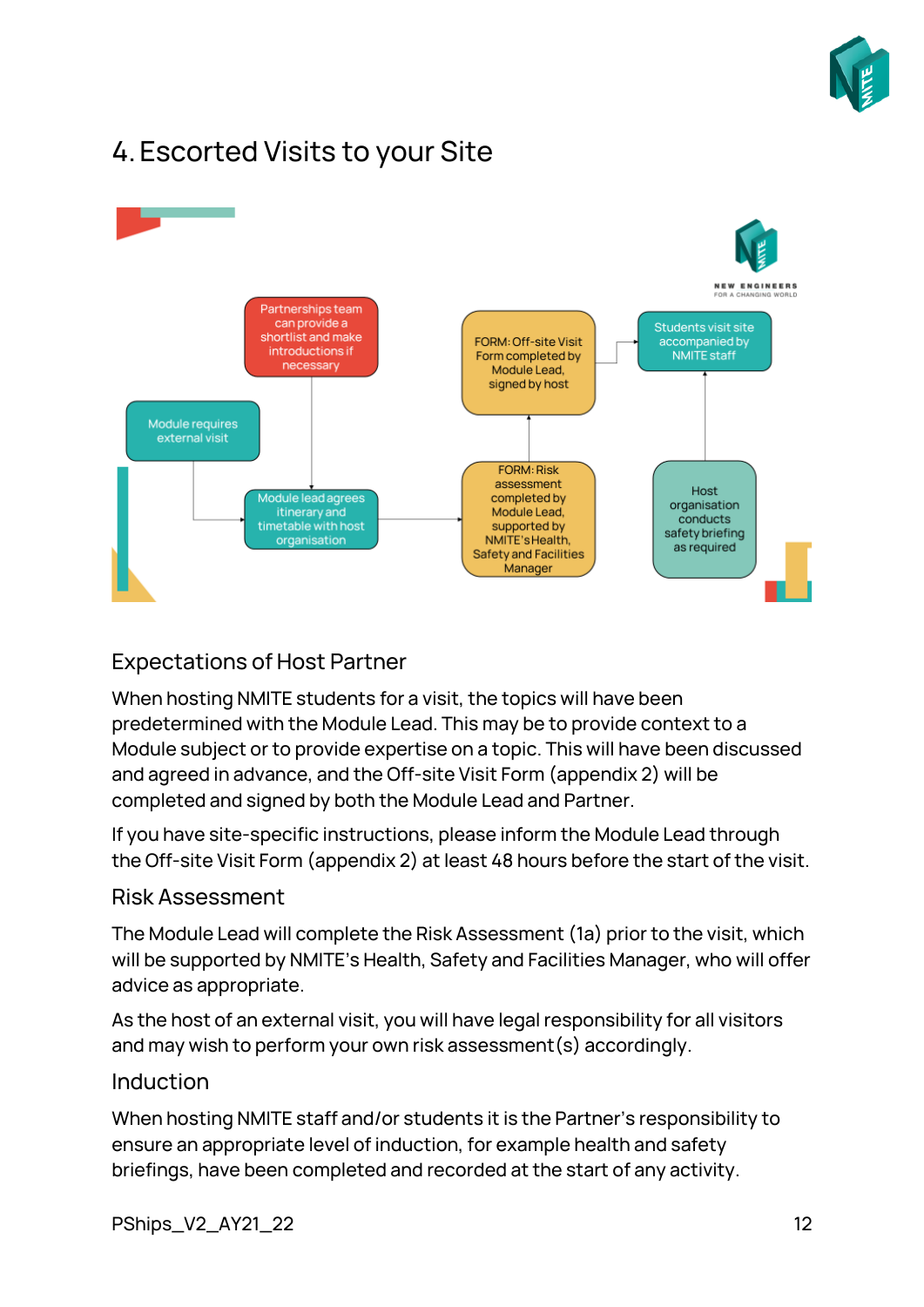

NMITE members are expected to comply with the rules of the host organisation.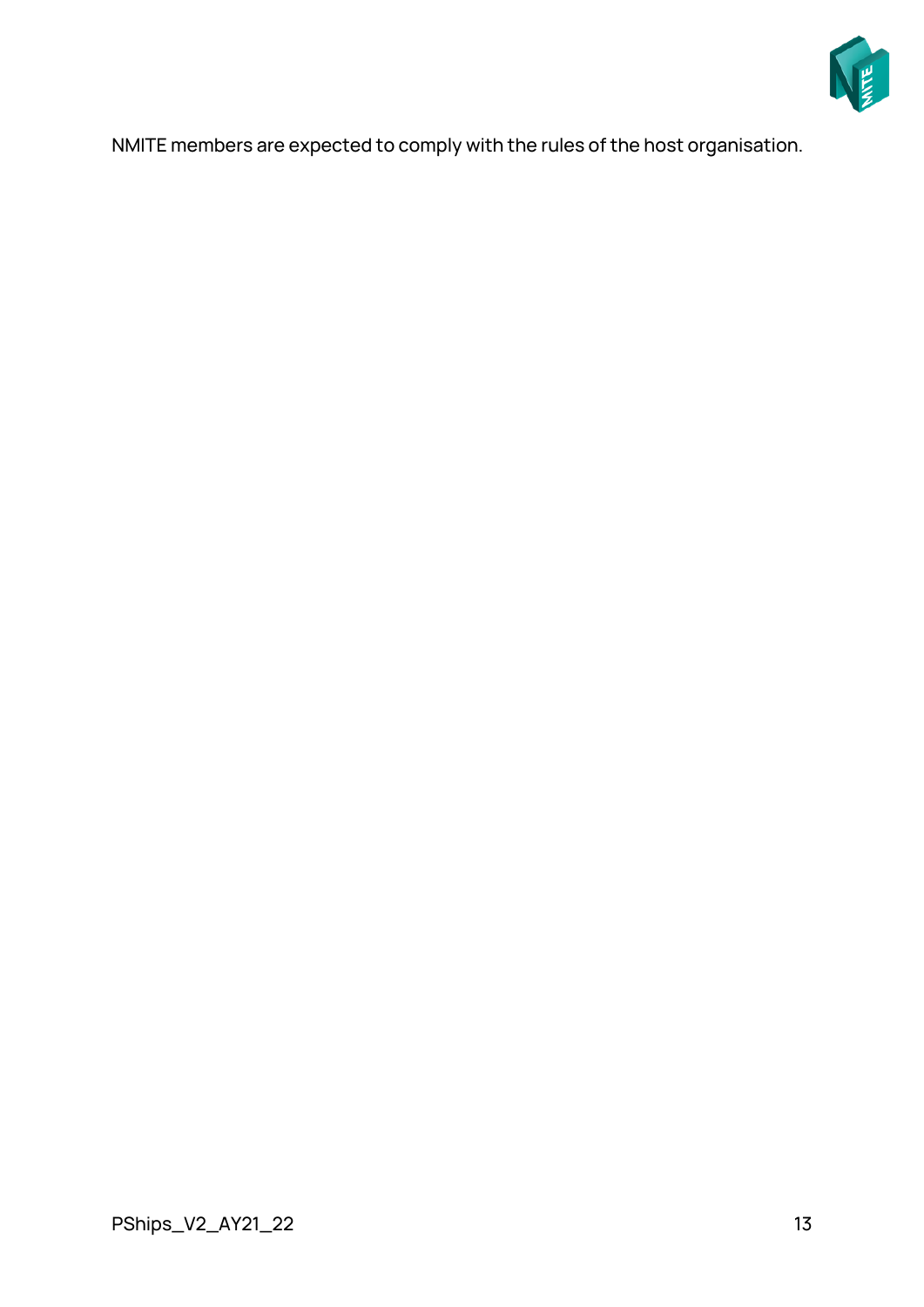

# <span id="page-13-0"></span>5. Unescorted Visits to your Site



## <span id="page-13-1"></span>Expectations of Host Partner

When hosting NMITE students for a project, the brief will have been predetermined with the student and Module Lead through the Project Brief Agreement (appendix 3).

If you have site-specific instructions, please inform the Module Lead prior to the project. This should be identified through the risk assessment.

All parties will be required to sign the Student Off-site Working: Agreement in Principle (appendix 4).

#### <span id="page-13-2"></span>Risk Assessment

The Module Lead will complete the Risk Assessment (appendix 1a) prior to the visit, which will be supported by NMITE's Health, Safety and Facilities Manager, who will offer advice as appropriate.

As the host of a project, you will have legal responsibility for all visitors and will need to perform your own risk assessment accordingly.

#### <span id="page-13-3"></span>Induction

When hosting NMITE staff and/or students it is the Partner's responsibility to ensure an appropriate level of induction, for example health and safety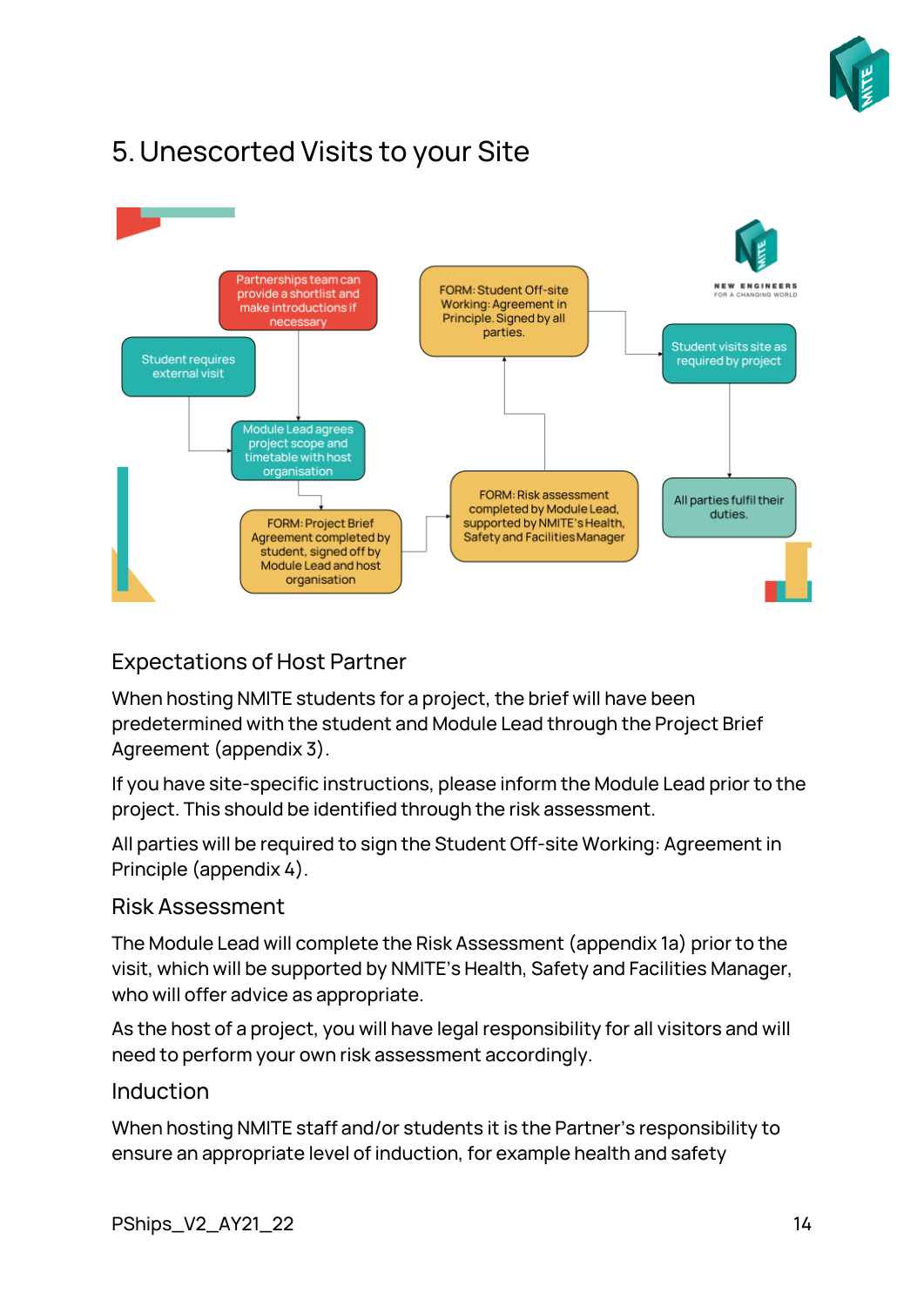

briefings, have been completed and recorded in advance of the start of any activity.

NMITE members are fully aware of the requirement to comply with the rules of the host organisation.

A template of the Project Brief Agreement is provided in Appendix 3, and the Student Off-site Working: Agreement in Principle template is provided in Appendix 4; NMITE will ensure these are completed in advance of the work taking place, and you should not allow an unescorted student on your site until this documentation is complete.

# <span id="page-14-0"></span>6.Agreeing the Project Requirements

NMITE students are required to meet with their Module Lead to ensure the proposed location and the corresponding project enable them to meet the required learning outcomes of the Module.

After receiving approval from the Module Lead, they will contact you to introduce themselves. This contact should be made no later than one month before the start of the individual project/challenge Module.

The Module Lead needs to approve all proposed work and all parties (yourself, the student, and the Module Lead) will be required to complete a Project Brief Agreement.

This form is used to specify the requirements, roles, and responsibilities of the project. A new form must be completed for each new student project.

The Project Brief Agreement will summarise the proposed project, describe the context of work with you as the Partner organisation. It will also specify the student's required attendance at your site, and what you and the student agree will be the project deliverables.

All of this work will be an integral and assessed part of the student's academic work and the deliverables will therefore be required to demonstrate their learning. It is therefore essential that all parties agree their content at the outset.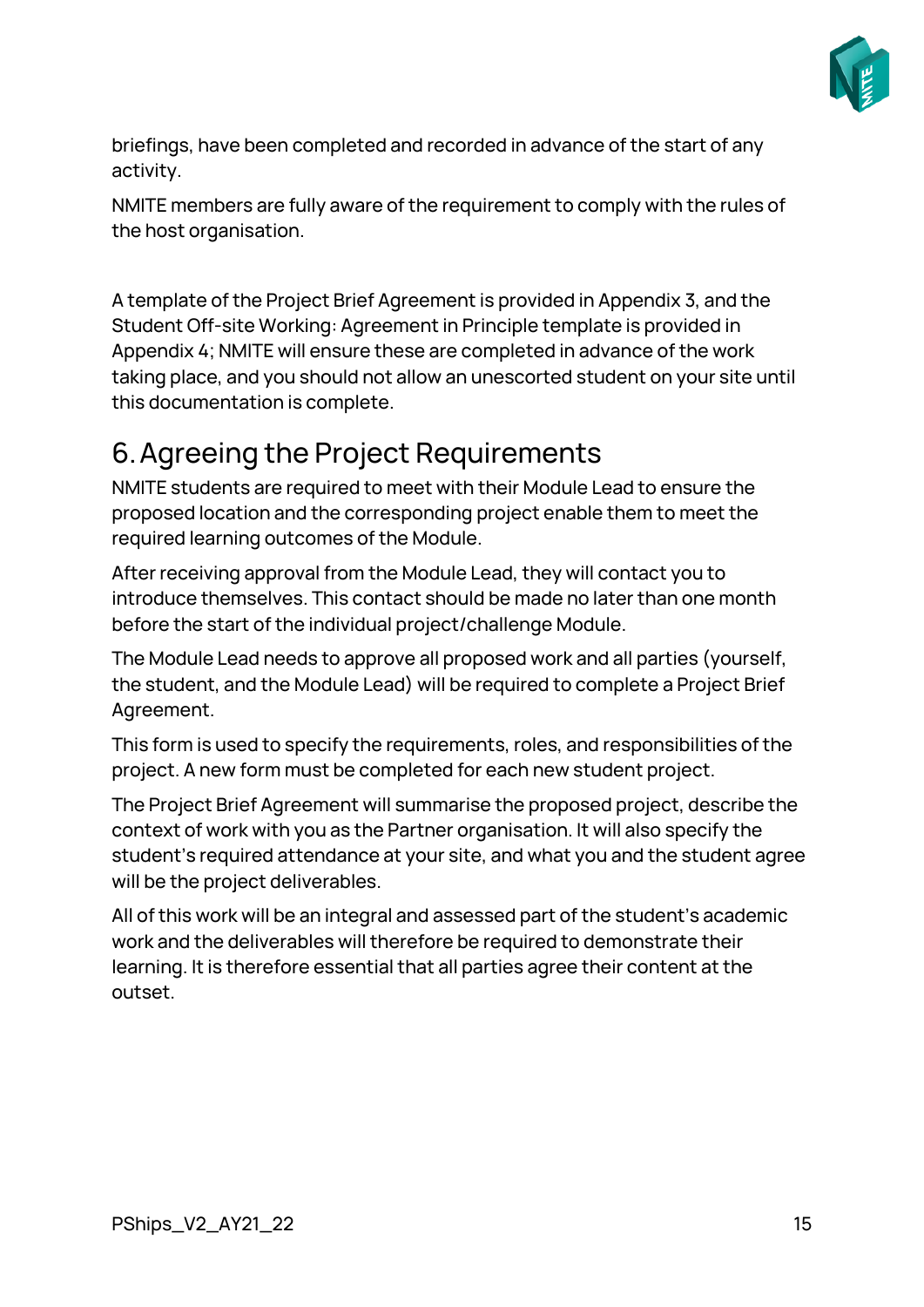#### Module Title Enter Module Title in this cell applicable) Enter Company Name in this cell Location (incl room) Enter Location in this cell Name Enter Guests Name in this cell

| ______            |                                 |                   |                                      |
|-------------------|---------------------------------|-------------------|--------------------------------------|
| Module Lead       | Enter Module Lead in this cell  | Job Title         | Enter Guests Job Title in this cell  |
|                   | Enter Module Lead Phone number  |                   | Enter Guests area of speciality in   |
| Phone             | in this cell                    | Specialism        | this cell                            |
|                   | Enter Module Lead Email address |                   | Enter Guests Phone Number in         |
| Email             | in this cell                    | Phone             | this cell                            |
|                   | Enter Challenge/Topic Title in  |                   | Enter Guests Email address in        |
| Challenge / Topic | this cell                       | Email             | this cell                            |
|                   |                                 | Visit Date & Time | Enter Visit Date & Time in this cell |

#### Content

Enter what will be spoken about during the guests visit in this cell.

Sample text: Guest will be coming in to introduce the main challenge. They will go over their need for a flood sensor at their workplace due to flash flooding being very common. They will give the students a project brief on their requirements for the flood sensor.

#### Risk Assessment

If a risk assesment is required, please complete form a state yes.

If no risk assessment is required, please state no and reason why.

#### Induction

If an induction to NMITE is required, please state yes and detail requirements.

If no induction to NMITE is required, please state no and reason why.

Signed by Module Lead Date

Signed by Guest Date

Module Information **Module Information** Guest Information

# <span id="page-15-0"></span>Module Guest Agreement

Company (if

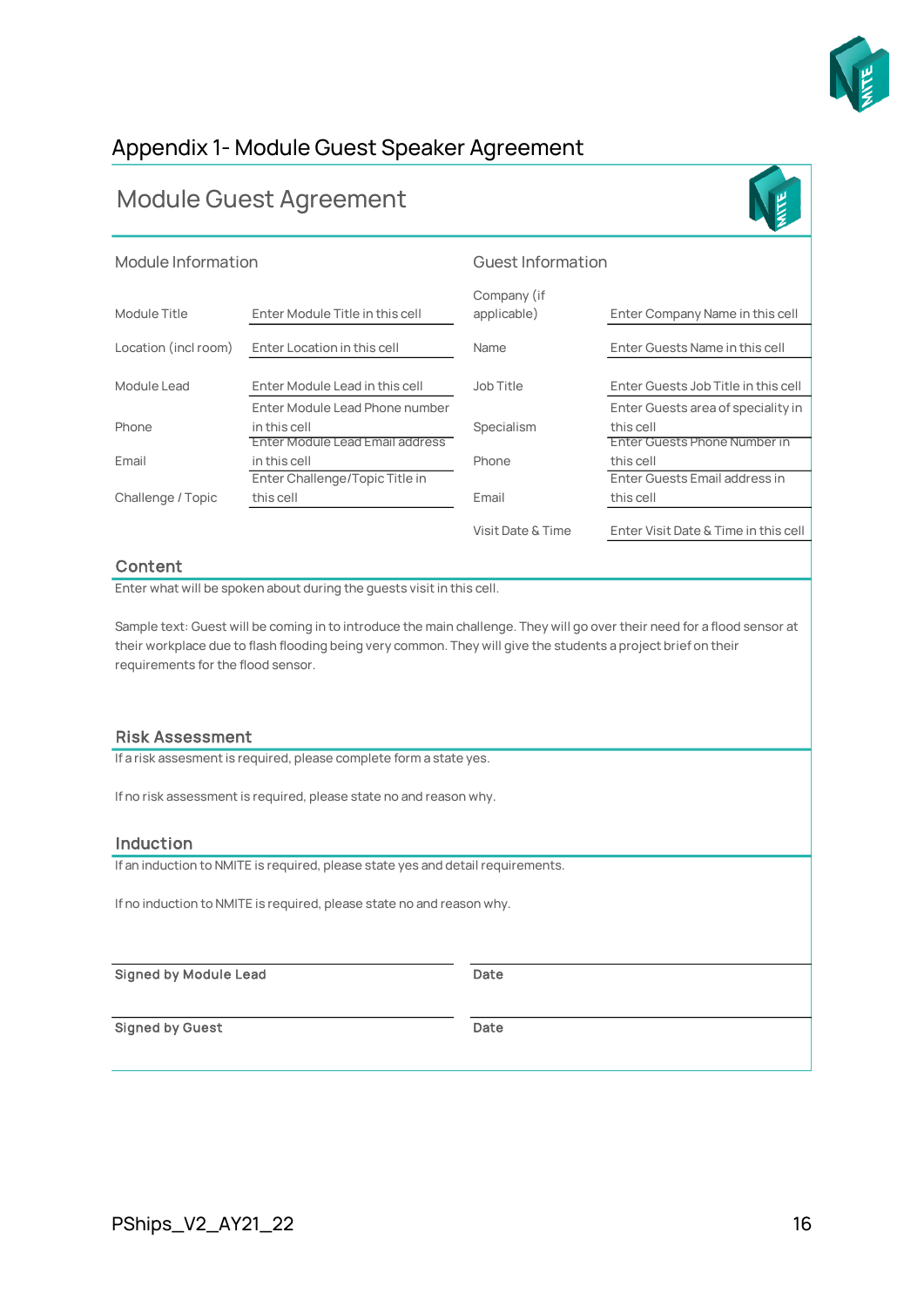

| Company:    |                                            | <b>NMITE</b>               |                            |                            | <b>HSE Risk Assessment</b>                                                                              |                                                                                                                                                                                                                              |   |                                                 |              |                                    |                  |                               |                  |
|-------------|--------------------------------------------|----------------------------|----------------------------|----------------------------|---------------------------------------------------------------------------------------------------------|------------------------------------------------------------------------------------------------------------------------------------------------------------------------------------------------------------------------------|---|-------------------------------------------------|--------------|------------------------------------|------------------|-------------------------------|------------------|
| Contract:   |                                            |                            |                            | Location:                  | <b>Example</b><br><b>Example</b>                                                                        |                                                                                                                                                                                                                              |   |                                                 |              |                                    | RA Ref.          |                               |                  |
|             |                                            |                            |                            | Activity:                  |                                                                                                         |                                                                                                                                                                                                                              |   |                                                 |              |                                    |                  |                               |                  |
|             |                                            |                            |                            |                            |                                                                                                         | The key below shows the scoring system for the likelihood of a harmful hazard occurring and the potential severity of that harm if it occurred. Multiplying the scores together identifies the level of risk for the hazard. |   |                                                 |              |                                    |                  |                               |                  |
|             |                                            | $\overline{1}$             | $\overline{2}$             | $\overline{\mathbf{3}}$    | Δ                                                                                                       | 5                                                                                                                                                                                                                            |   | <b>PPE Required</b>                             | Y/N          | <b>PPE</b><br><b>Required</b>      | Y/N              | PPE<br><b>Required</b>        | Y/N              |
|             |                                            | Insignificant              | <b>Minor</b>               | <b>Moderate</b>            | <b>Major</b>                                                                                            | Catastrophic                                                                                                                                                                                                                 |   | <b>Safety Glasses</b>                           | $\mathbf{Y}$ | <b>Disposable</b><br><b>Gloves</b> | Y                | Safety<br>Footwear            | Y                |
|             | $\mathbf{1}$                               | $\overline{1}$             | $\overline{2}$             | $\overline{3}$             | <b>Goggles/Visor</b><br>5 <sup>1</sup><br>$\Delta$<br><b>High</b><br>Moderate<br><b>Welding Goggles</b> |                                                                                                                                                                                                                              |   |                                                 | N            | <b>Grey Cloth</b><br><b>Gloves</b> | N                | <b>Hard Hat</b>               | $\bullet\bullet$ |
|             | Rare                                       | Low                        | Low                        | Low                        |                                                                                                         |                                                                                                                                                                                                                              | N | Refrigerant<br><b>Handling</b><br><b>Gloves</b> | N            | <b>Bump Hat</b>                    | Y                |                               |                  |
| Ê           | $\overline{\mathbf{z}}$<br><b>Unlikely</b> | $\overline{2}$<br>Low      | $\Delta$<br>Low            | $\overline{6}$<br>Moderate | $\overline{8}$<br>Moderate                                                                              | 10<br>High                                                                                                                                                                                                                   |   | <b>Rigger Gloves</b>                            | N            | Ear<br><b>Protection</b>           | $\bullet\bullet$ | <b>Knee Pads</b>              | N                |
| larm<br>p   | $\mathbf{3}$<br><b>Possible</b>            | 3 <sup>°</sup><br>Low      | 6<br>Moderate              | $\circ$<br>Moderate        | 12 <sub>2</sub><br><b>High</b>                                                                          | 15<br>High                                                                                                                                                                                                                   |   | <b>PVC Gauntlets</b>                            | Y            | <b>Face Mask</b>                   | Y                | Protective<br><b>Clothing</b> | Y                |
| Like lihood | 4<br>Likely                                | $\overline{A}$<br>Moderate | $\overline{8}$<br>Moderate | 12<br>High                 | 16<br>High                                                                                              | 20<br>Intolerable                                                                                                                                                                                                            |   |                                                 |              |                                    |                  |                               |                  |
|             | 5<br><b>Extremely likely</b>               | $\overline{5}$<br>Moderate | 10<br>Moderate             | 15<br><b>High</b>          | 20<br><b>Intolerable</b>                                                                                | 25<br>Intolerable                                                                                                                                                                                                            |   |                                                 |              |                                    |                  |                               |                  |

# <span id="page-16-0"></span>Appendix 1a- Risk Assessment Pro Forma

Risk assessment template

Page 1 of 4

| <b>Hazard</b><br><b>Identified</b>                                            | Impact on                                    | LH | <b>PS</b> | LH x PS | <b>Risk Identified</b><br>before CM                                                                                                      | Control Measures (CM) put in place for high/medium risks                                                                                                                                                                                                                                      | LH             | <b>PS</b>      | LH x PS        | <b>Risk</b><br>Identified<br>after CM |
|-------------------------------------------------------------------------------|----------------------------------------------|----|-----------|---------|------------------------------------------------------------------------------------------------------------------------------------------|-----------------------------------------------------------------------------------------------------------------------------------------------------------------------------------------------------------------------------------------------------------------------------------------------|----------------|----------------|----------------|---------------------------------------|
| $F$ looding $-$<br>example only<br>delete once<br>vour risks are<br>completed | Property/ staff/<br>visitors/<br>contractors | 4  | 4         | 16      | Damageto<br>structure, damage<br>to equipment,<br>business<br>disruption -<br>example only<br>delete once your<br>risks are<br>completed | Flood door fitted to outside entrance<br>$\mathbf{r}$<br>л.<br>Procedure in place for flood door deployment<br>Pumping equipment available<br>٠<br><b>Trained staff</b><br>Regular drain clearance program<br>п.<br>Safe systems of work<br>example only delete once your risks are completed | $\overline{2}$ | $\overline{2}$ | $\overline{4}$ | Moderate                              |
|                                                                               |                                              |    |           |         |                                                                                                                                          | ٠                                                                                                                                                                                                                                                                                             |                |                |                |                                       |
|                                                                               |                                              |    |           |         |                                                                                                                                          | ٠                                                                                                                                                                                                                                                                                             |                |                |                |                                       |
|                                                                               |                                              |    |           |         |                                                                                                                                          | $\blacksquare$                                                                                                                                                                                                                                                                                |                |                |                |                                       |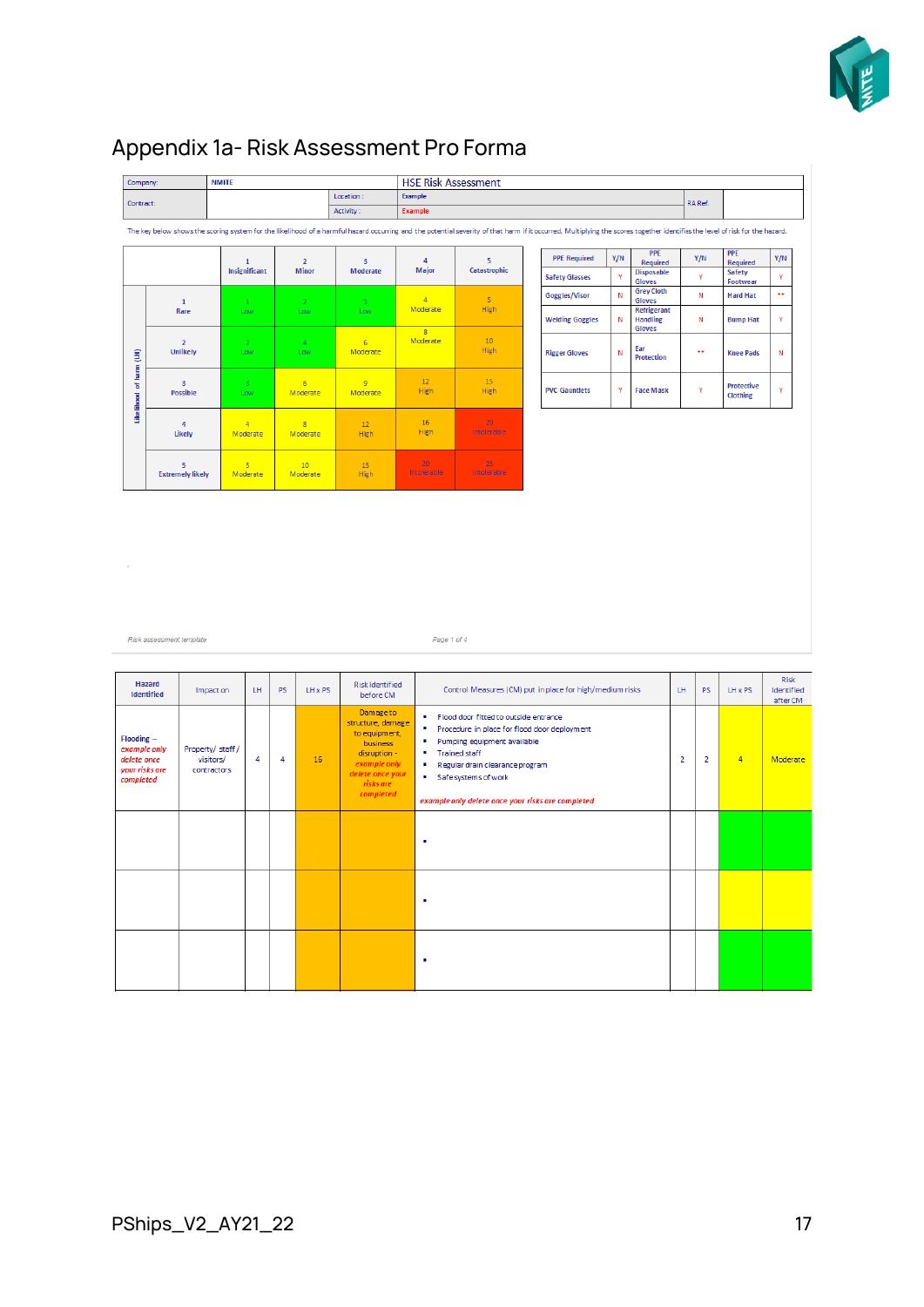

## <span id="page-17-0"></span>Appendix 2- Template Off-site Visit Form

## Off-site Visit Form



| Module Information                                                                                                                                                        |                                                                                         | Host Information                                                      |                                                                                                                  |
|---------------------------------------------------------------------------------------------------------------------------------------------------------------------------|-----------------------------------------------------------------------------------------|-----------------------------------------------------------------------|------------------------------------------------------------------------------------------------------------------|
| Module Title                                                                                                                                                              | Enter Module Title in this cell                                                         | Host Company                                                          | Enter Company Name in this cell                                                                                  |
| Module Lead                                                                                                                                                               | Enter Module Lead in this cell<br>Enter Module Lead Phone number                        | Name                                                                  | Enter Host Name in this cell<br>Enter host company address in                                                    |
| Phone                                                                                                                                                                     | in this cell                                                                            | <b>Host Company Address</b>                                           | this cell                                                                                                        |
| Email                                                                                                                                                                     | Enter Module Lead Email address<br>in this cell                                         | Host Company Postcode in this cell                                    | Enter host companies postcode                                                                                    |
| Challenge / Topic                                                                                                                                                         | Enter Challenge/Topic Title in<br>this cell                                             | Phone                                                                 | Enter host phone number in this<br>cell                                                                          |
|                                                                                                                                                                           |                                                                                         | Email                                                                 | Enter host email address in this<br>cell                                                                         |
| <b>Visit Details</b>                                                                                                                                                      |                                                                                         |                                                                       |                                                                                                                  |
| Visit Date(s)                                                                                                                                                             | Enter visit date & time in this cell                                                    | <b>Student Experience</b>                                             |                                                                                                                  |
| Visit Start and Finish time                                                                                                                                               | Enter start and finish Time in this<br>cell                                             | How many staff and<br>students to attend                              | Enter Student and staff numbers<br>in this cell                                                                  |
| Visit Location                                                                                                                                                            | Enter visit location in this cell                                                       | Upon arrival, where<br>should they go and who<br>should they ask for? | Enter where the party should go<br>and who to ask for in this cell                                               |
| Has the partner received<br>the Partnership Handbook Enter whether they have<br>for Student Visits and<br>Projects?                                                       | received the handbook. (Do not<br>continue until answer is yes)                         | How will the students<br>travel?                                      | Enter how the students will travel<br>in this cell                                                               |
|                                                                                                                                                                           |                                                                                         | all staff and students<br>names?                                      | Has the partner received Enter whether they have<br>received all names. (Do not<br>continue until answer is yes) |
| <b>Health and Safety</b>                                                                                                                                                  |                                                                                         | Are there any special<br>clothing requirements?                       | Enter any special clothing<br>requirements in this cell.                                                         |
| Please confirm the partner<br>has Employers' and Public<br>Liability Insurance? Does<br>it cover students on visits Enter name of insurer and<br>or undertaking projects? | maximum liability in this cell<br>Enter certificate expiry date                         | Is there any restricted<br>access eg: wheelchair<br>access            | Enter whether there is any<br>restricted access in this cell                                                     |
| Are there any security or<br>confidentiality<br>considerations to be<br>aware of?                                                                                         | Enter confirmation of any security<br>or confidentiality considerations<br>in this cell | Is there any other<br>information NMITE<br>should know about?         | Enter any other information in<br>this cell                                                                      |
| Are there any special<br>safety or PPE<br>requirements?                                                                                                                   | Enter confirmation of any safety<br>or PPE requirements in this cell                    | Will food or<br>refreshments be<br>provided?                          | Enter if food and drink will be<br>provided in this cell                                                         |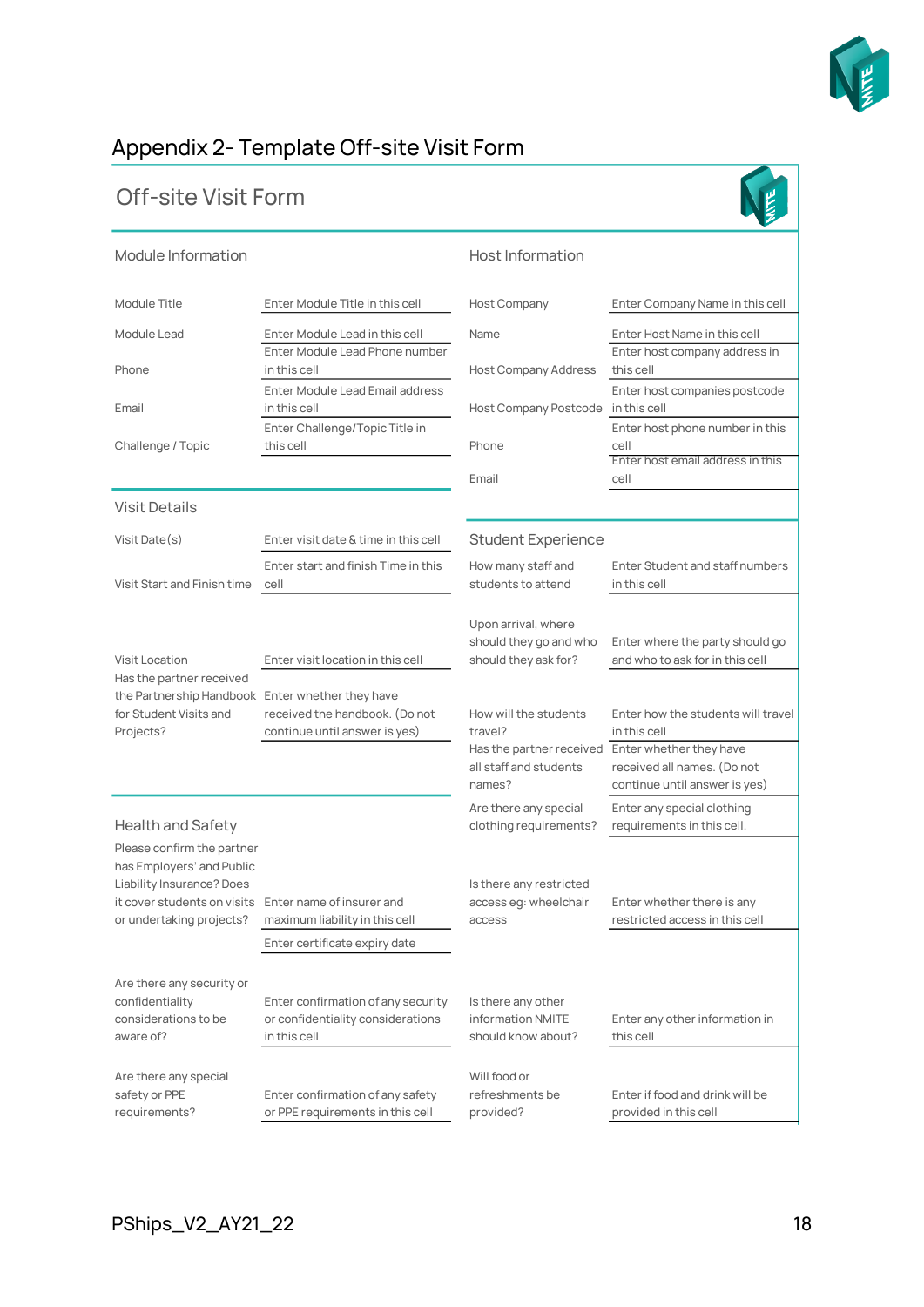

#### Content

Enter what will be shown and spoken about during the visit

Sample text: Students and staff will have a tour to show how the production line works as part of a control system. We will be putting a extra focus on machine vision

#### Risk Assessment

Please confirm a risk assessment has been undertaken and please leave a link to the risk assessment

#### Induction

If an induction to partner organisation is required, please state yes and detail what will be covered

If no full induction is required, please confirm students and staff will have a health and safety briefing upon arrival

Signed by Module Lead Date

Signed by Host Date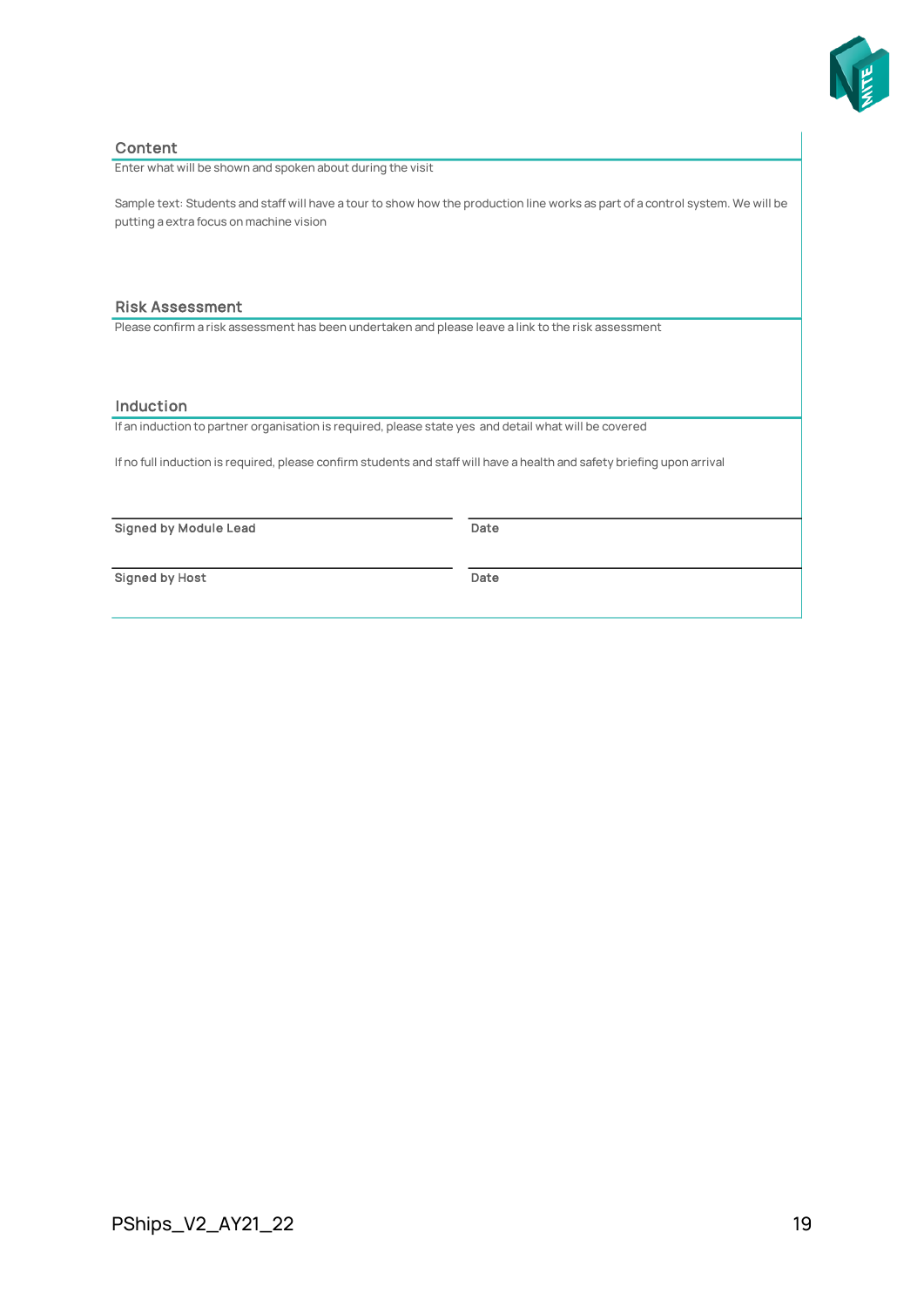

<span id="page-19-0"></span>Appendix 3- Template Project Brief Agreement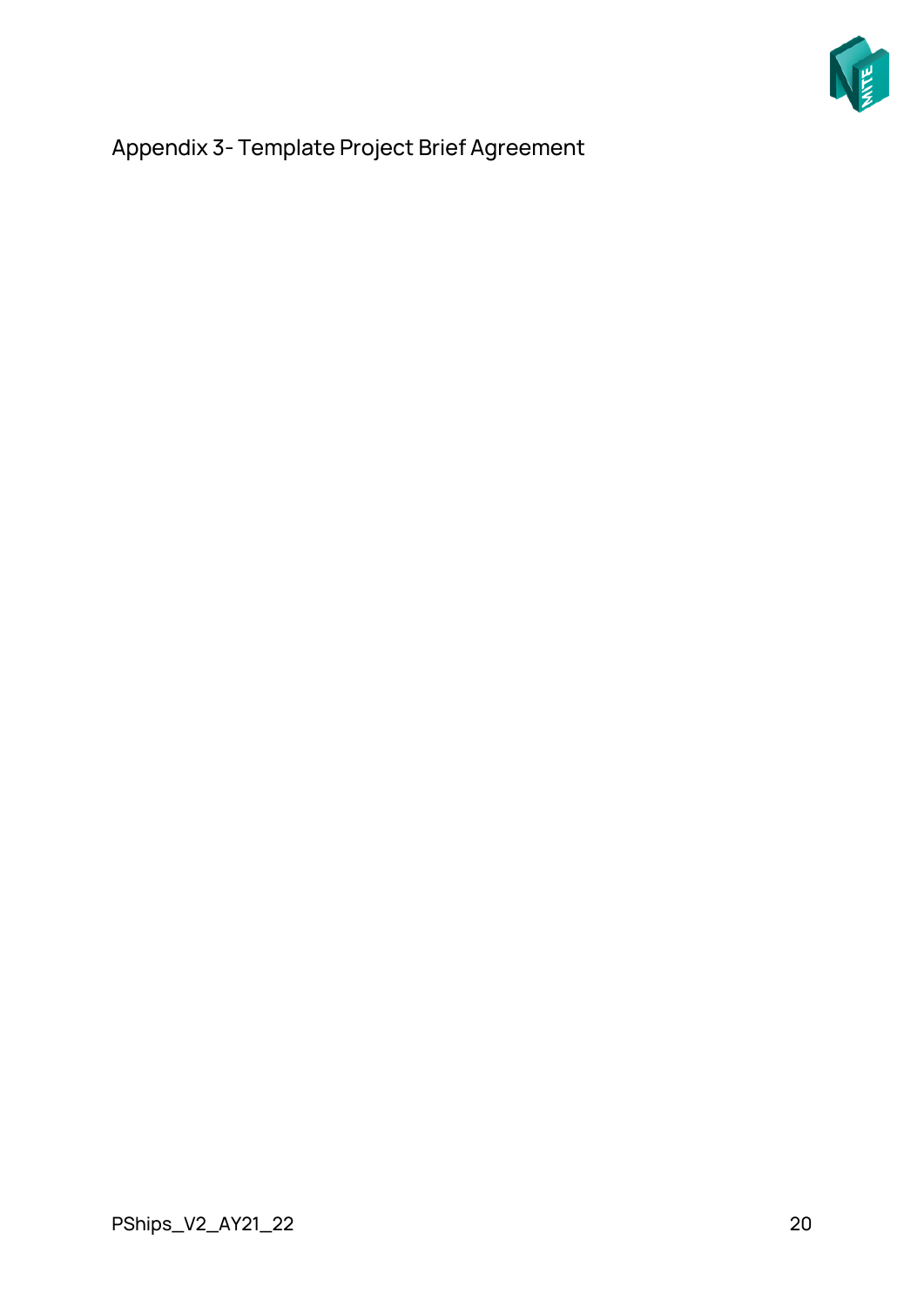

#### Project Brief Agreement Module Information **Host Partner Information Host Partner Information** Module Title **Enter Module Title in this cell** Host Company Enter Company Name in this cell Module Lead **Enter Module Lead in this cell** Contact Name Enter Host Name in this cell Enter Module Lead Phone number in Phone this cell **Host Company Address** Enter Host Company Address in this cell Enter Module Lead Email address in Enter Host Companies Postcode in this Email this cell **Host Company Postcode** cell Project Theme Enter Project Theme in this cell Phone Enter Host Phone Number in this cell Email Enter Host Email Address in this cell Partner Liaison Partner liaison contacted for Visit to partner facilities or Please check the box if Partner has information relating to resources other available resource and support available? been contacted for information  $\Box$ required? Please check the box if visit required  $\Box$ Visit to partner facilities or other available resource confirmed? If applicable Please enter the date of visit Final Brief Insert a brief description here. The description should be contextualised and refer to the larger disciplinary and real-world contexts to which it is contributing. Resources Please check the box if specific Equipment and material Are specific equipment or material equipment and material resources resources confirmed to be in Please check the box if equipment and  $\Box$ place? material resources are in place resources required for this project? required Are specific digital resources Please check the box if specific Digital resources confirmed Please check the box if digital resources digital resources required  $\Box$ required for this project? to be in place? are in place Are the licences and training in Please check the box if licences and place?  $\Box$ training is in place If the project is internal, are If the project is external, will resources and budgetary approval in Please check the box if resources the necessary resources be Please detail the necessary resources place? and budgetary approval are in place provided by the Partner? provided Approval Project Submitted By: Student Signature: The Contract of the Contract of the Date of the Date of the Date Partner Contact Name: Partner Signature: The Contract of the Contract of the Date of the Date of the Date of the Date of the Date of Module Lead: Module Lead Signature: Date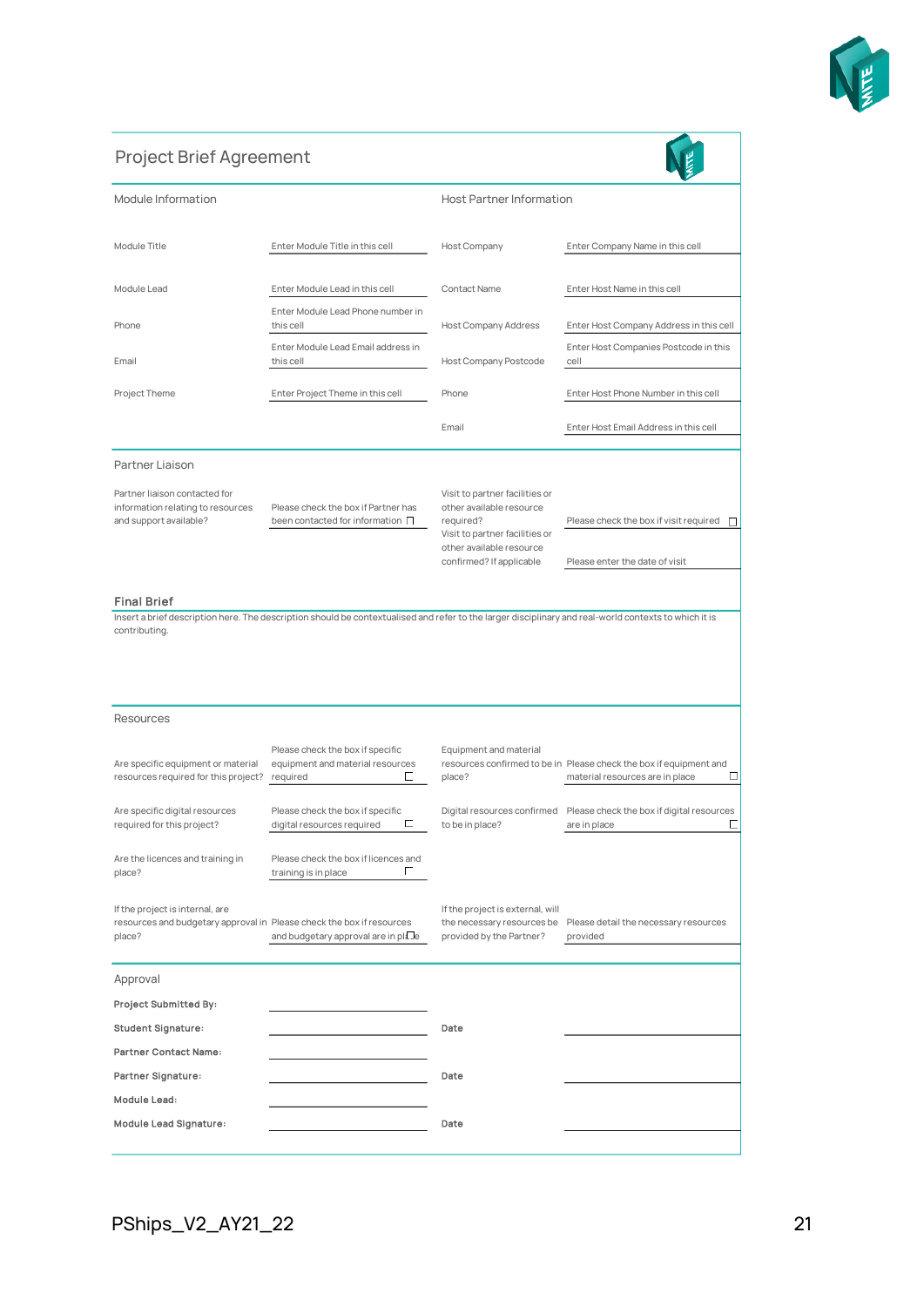

<span id="page-21-0"></span>Appendix 4- Template Student Off-site Working: Agreement in Principle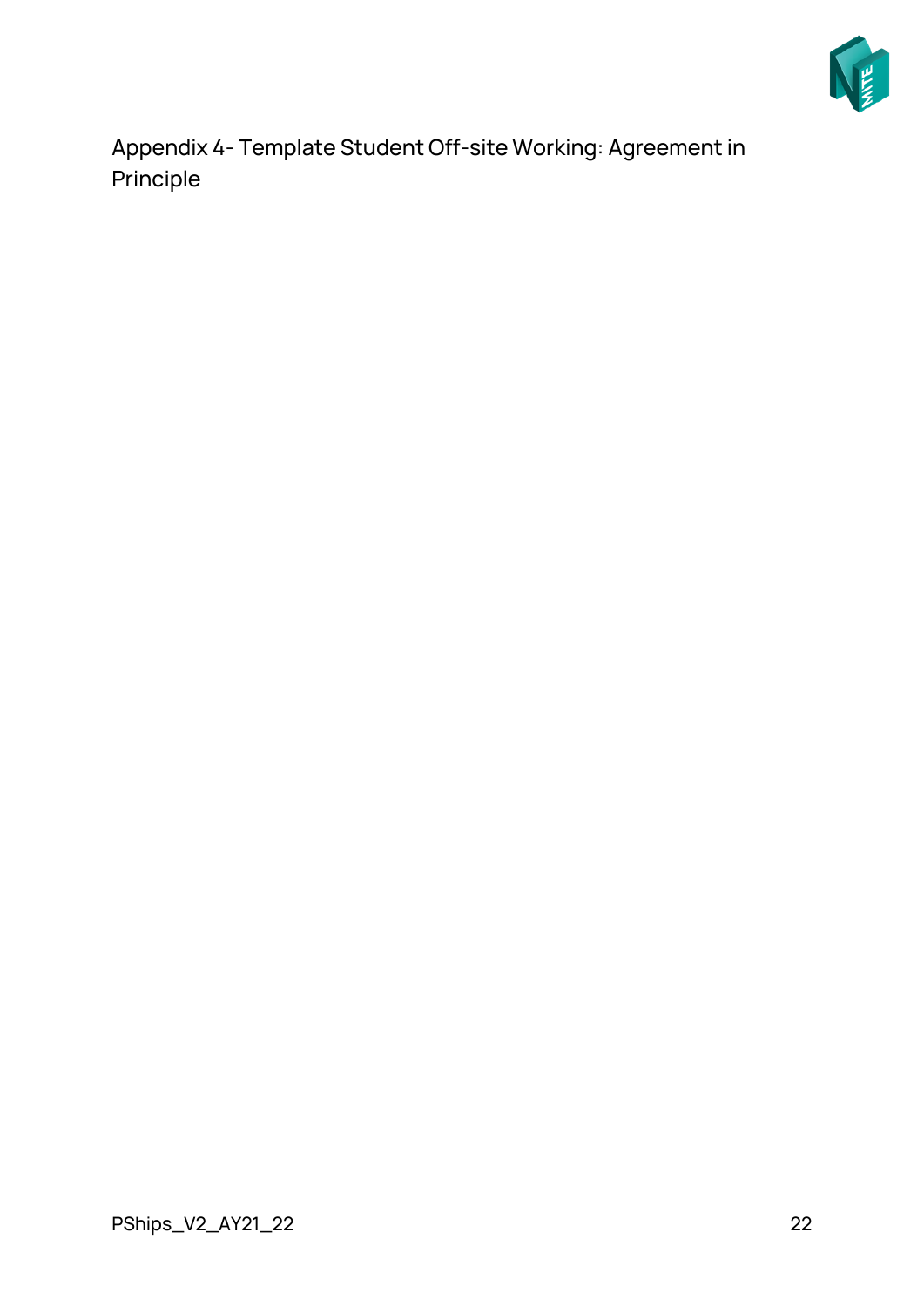

#### **MEng INTEGRATED ENGINEERING**

STUDENT OFF-SITE WORKING: AGREEMENT IN PRINCIPLE

1. Introduction



An NMITE student may, in the course of completing the individual Bachelor's Engineering Project (module ME6FABEP) or individual Master's Engineering Project (ME7HAMEP), conduct investigative work at a partner's place of business or associated sites. This document summarises the expectations and responsibilities of each party in this situation.

- 2. The duties of each party are as follows:
- A. NMITE will:
	- Retain and exercise a duty of care sufficient to ensure the student's wellbeing at all times;  $\mathbf{i}$ .
- ii. Ensure that this agreement is principle is understood and agreed by all parties before off-site working begins;
- iii. Provide a pre-on-site briefing for the student to ensure they understand their responsibilities and contact points:
- iv. Organise and support regular supervisory meetings with the student in which their off-site work is discussed.

#### B. The partner will:

- Complete a risk assessment for the student's activities, reflecting their incoming knowledge i. and workplace experience;
- Ensure the student receives induction training on arrival, such that they are able to work safely  $\mathbf{ii}$ . and effectively:
- Establish and maintain a workplace supervisor with whom the student has regular contact. iii.

C. The student will:

- Limit their on-site activities to those agreed in the 'Project Brief Agreement'; i.
- ii. Conduct themselves in a safe and responsible manner, and comply with all training provided by the Partner;
- $iii.$ Limit their off-site attendance to that outlined in this document, unless written agreement from the partner for any deviation has been secured, and shared with the Module Lead;
- $iv.$ Disclose to the Module Lead or Head of Student Experience if they have any concerns about their health safety or welfare.

#### 3. Expectations